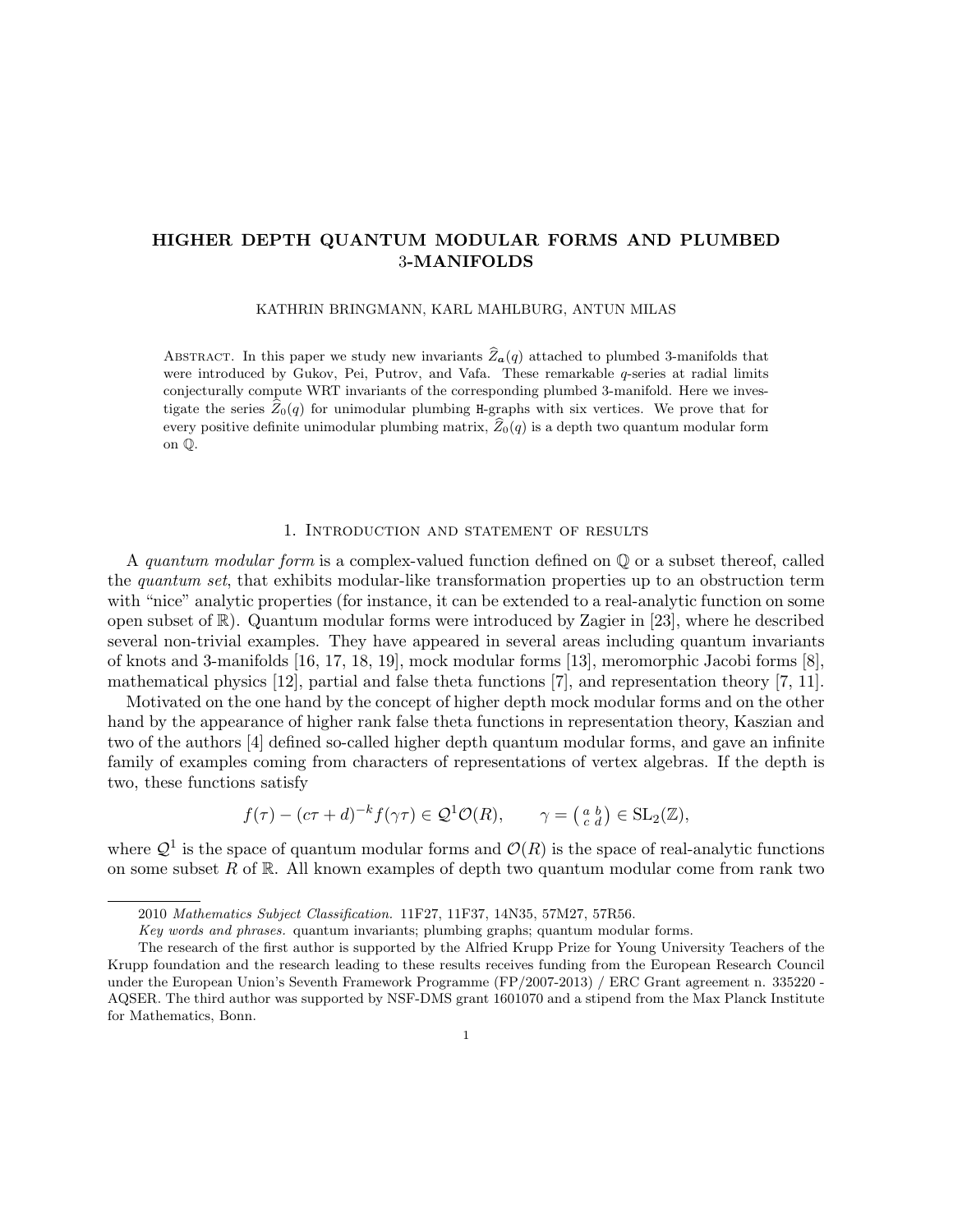partial theta functions  $(q := e^{2\pi i \tau}, \tau \in \mathbb{H})$ 

$$
\sum_{\mathbf{n}\in\mathbb{N}_0^2+\boldsymbol{\beta}}q^{an_1^2+bn_2^2+cn_1n_2},
$$

where  $\beta \in \mathbb{Q}^2$  (throughout we write vectors in bold letters and their components with subscripts) and  $a, 4ab - c^2 > 0$ . Further examples of this kind were studied in [3, 20]. Depth two quantum modular forms also appear as the coefficients of meromorphic Jacobi forms of negative matrix index [5].

In [15], as a part of the construction of homological invariants for closed 3-manifolds, Gukov, Pei, Putrov, and Vafa proposed a new approach to WRT invariants for a large class of 3-manifolds. For any plumbed 3-manifold, homeomorphically represented by a plumbing graph and positive definite linking matrix  $M<sup>1</sup>$ , they [15] defined a certain family of q-series (called *homological blocks*)

$$
\widehat{Z}_{\mathbf{a}}(q) := \frac{q^{\frac{-3N + \text{tr}(M)}{4}}}{(2\pi i)^N} \text{PV} \int_{|w_j|=1} \prod_{j=1}^N g(w_j) \prod_{(k,\ell) \in E} f(w_k, w_\ell) \Theta_{-M,\mathbf{a}}(q; \mathbf{w}) \frac{dw_j}{w_j},\tag{1.1}
$$

where PV denotes the Cauchy principal value, integrals are oriented counterclockwise throughout, and  $\int_{|w_j|=1}$  indicates the integration  $\int_{|w_1|=1} \ldots \int_{|w_N|=1}$ . Moreover  $g(w_j)$  and  $f(w_k, w_\ell)$  are certain simple rational functions defined in (2.7) and (2.8), respectively and

$$
\Theta_{-M,\boldsymbol{a}}(q;\boldsymbol{w}) := \sum_{\boldsymbol{\ell} \in 2M\mathbb{Z}^N + \boldsymbol{a}} q^{\frac{1}{4}\boldsymbol{\ell}^T M^{-1}\boldsymbol{\ell}} \boldsymbol{w}^{\boldsymbol{\ell}}, \quad \boldsymbol{a} \in 2\mathrm{coker}(M) + \boldsymbol{\delta},
$$

where  $\delta := (\delta_i)$  such that  $\delta_i \equiv \deg(v_i) \pmod{2}$  with  $\delta_i$  denoting the *degree* (or valency) of the j-th node. Conjecturally, a suitable (explicit) linear combination of  $\hat{Z}_{\boldsymbol{a}}(q)$ , denoted by  $\hat{Z}(q)$  in [15], is the universal WRT invariant, that is, as  $q \to e^{\frac{2\pi i}{k}}$  its limit coincides with the SU(2) WRT invariant of M at level k. This, in particular, leads to another conjecture (attributed in  $[6]$  to Gukov) that  $\widehat{Z}_{a}(q)$  and  $\widehat{Z}(q)$  are quantum modular forms. This conjecture can be verified for specific 3-manifolds obtained from unimodular 3-star plumbing graphs (e.g. the  $E_8$  graph) [6, 9] due to the fact that  $\hat{Z}_{a}(q)$  can be expressed via one-dimensional unary false theta functions

$$
\sum_{n\in\mathbb{Z}}\operatorname{sgn}(n)q^{an^2+bn},
$$

whose quantum modularity properties are well-understood [7, 17, 18, 19].

In this paper we investigate  $\widehat{Z}_{a}(q)$  for a family of non-Seifert plumbed 3-manifolds. We consider the simplest plumbing graph of this kind obtained by splicing two 3-star graphs. This way we obtain the so-called H-graph with six vertices (Figure 1), with the linking matrix

<sup>&</sup>lt;sup>1</sup>In [15], M is negative definite, which we account for by replacing it with  $-M$  when referring to their work.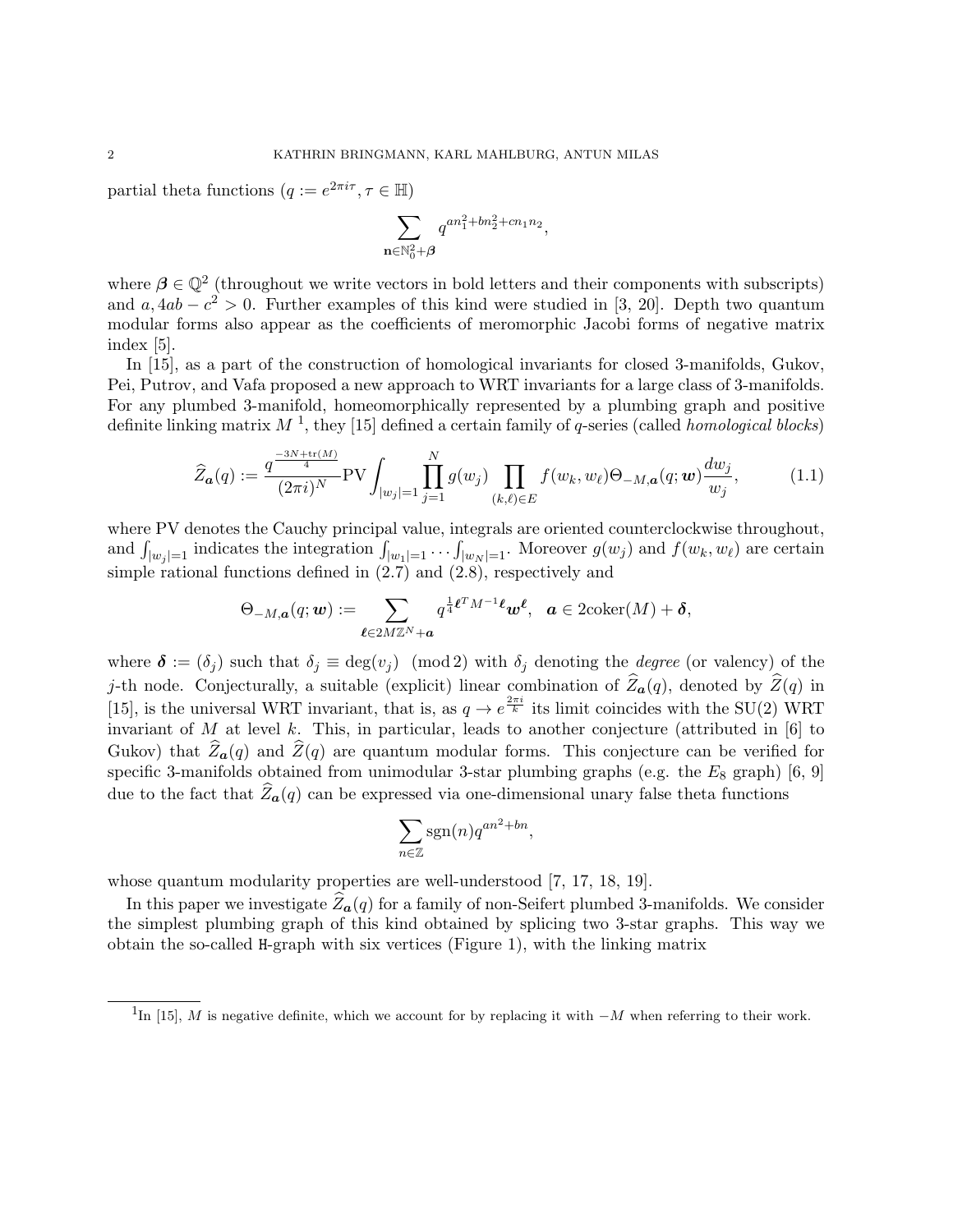

Figure 1. The H-graph

$$
M = \begin{pmatrix} b_1 & 0 & -1 & 0 & 0 & 0 \\ 0 & b_2 & -1 & 0 & 0 & 0 \\ -1 & -1 & b_3 & -1 & 0 & 0 \\ 0 & 0 & -1 & b_4 & -1 & -1 \\ 0 & 0 & 0 & -1 & b_5 & 0 \\ 0 & 0 & 0 & -1 & 0 & b_6 \end{pmatrix}.
$$
 (1.2)

We only consider positive definite unimodular matrices whose 3-manifolds are integral homology spheres (i.e.,  $H_1(M_3, \mathbb{Z}) = 0$  as explained further in Section 2.7 below). Due to the invariance of  $Z_{\delta}(q)$  under a Kirby move [15], we may assume that  $b_j \geq 2$ ,  $j \in \{1, 2, 5, 6\}$  (graphs with  $b_j = 1$ ,  $j \in \{1, 2, 5, 6\}$  reduce to 3-star graphs whose quantum modularity is well-understood [6, 9]). With these assumptions  $Z_{\delta}(q)$  (also denoted by  $Z_0(q)$  in [15]) is the only homological block and therefore<br>it conjecturally gives WRT invariants at roots of unity. An important feature of this family of graphs is that  $\widehat{Z}_{\delta}(q)$  can be expressed via rank two false theta functions  $(\beta \in \mathbb{Q}^2, a, b, c \in \mathbb{N})$ 

$$
\sum_{\mathbf{n}\in\mathbb{Z}^2} \operatorname{sgn}^*(n_1)\operatorname{sgn}^*(n_2) q^{a(n_1+\beta_1)^2+b(n_2+\beta_2)^2+c(n_1+\beta_1)(n_2+\beta_2)},
$$

where  $sgn^{*}(x) := sgn(x)$  for  $x \in \mathbb{R} \setminus \{0\}$  and  $sgn^{*}(0) := 1$ . Our first result is on quantum modularity of certain partial theta functions needed to study  $\widehat{Z}_{\delta}(q)$ .

More generally, we prove quantum modularity of an infinite family of false theta functions which we now introduce. Define

$$
F_{\mathcal{S},Q,\varepsilon}(\tau) := \sum_{\alpha \in \mathcal{S}} \varepsilon(\alpha) \sum_{n \in \mathbb{N}_0^2} q^{KQ(n+\alpha)},
$$

where  $S \subset \mathbb{Q}^2 \cap (0,1)^2$  is a finite set with the property that  $(1,1)-\alpha$ ,  $(1-\alpha_1,\alpha_2)$ ,  $(\alpha_1,1-\alpha_2) \in S$ for  $\alpha \in \mathcal{S}, \varepsilon : \mathcal{S} \to \mathbb{C}$  satisfies  $\varepsilon(\alpha) = \varepsilon((1,1)-\alpha) = \varepsilon((1-\alpha_1,\alpha_2))$ , and  $K \in \mathbb{N}$  is minimal such that  $K\mathcal{S} \subset \mathbb{N}^2$ . For convenience, we extend the domain of  $\varepsilon$  to  $\mathcal{S} + \mathbb{Z}^2$  by letting  $\varepsilon(\alpha) = \varepsilon(\alpha+n)$ ,  $\boldsymbol{n}\in\mathbb{Z}^2.$ 

**Theorem 1.1.** The function  $F_{\mathcal{S},Q,\varepsilon}$  is a quantum modular form of depth two, weight one, and quantum set  $\mathcal{Q}_{\mathcal{S},Q,\varepsilon}$ , defined in (3.1).

Theorem 1.1 is of independent interest and can be used to investigate other examples of quantum modular forms.

Next we move on to studying unimodular matrices arising from H-graphs. Since the graph has six vertices it is not surprising that there are only finitely many positive definite unimodular matrices. We prove the following result.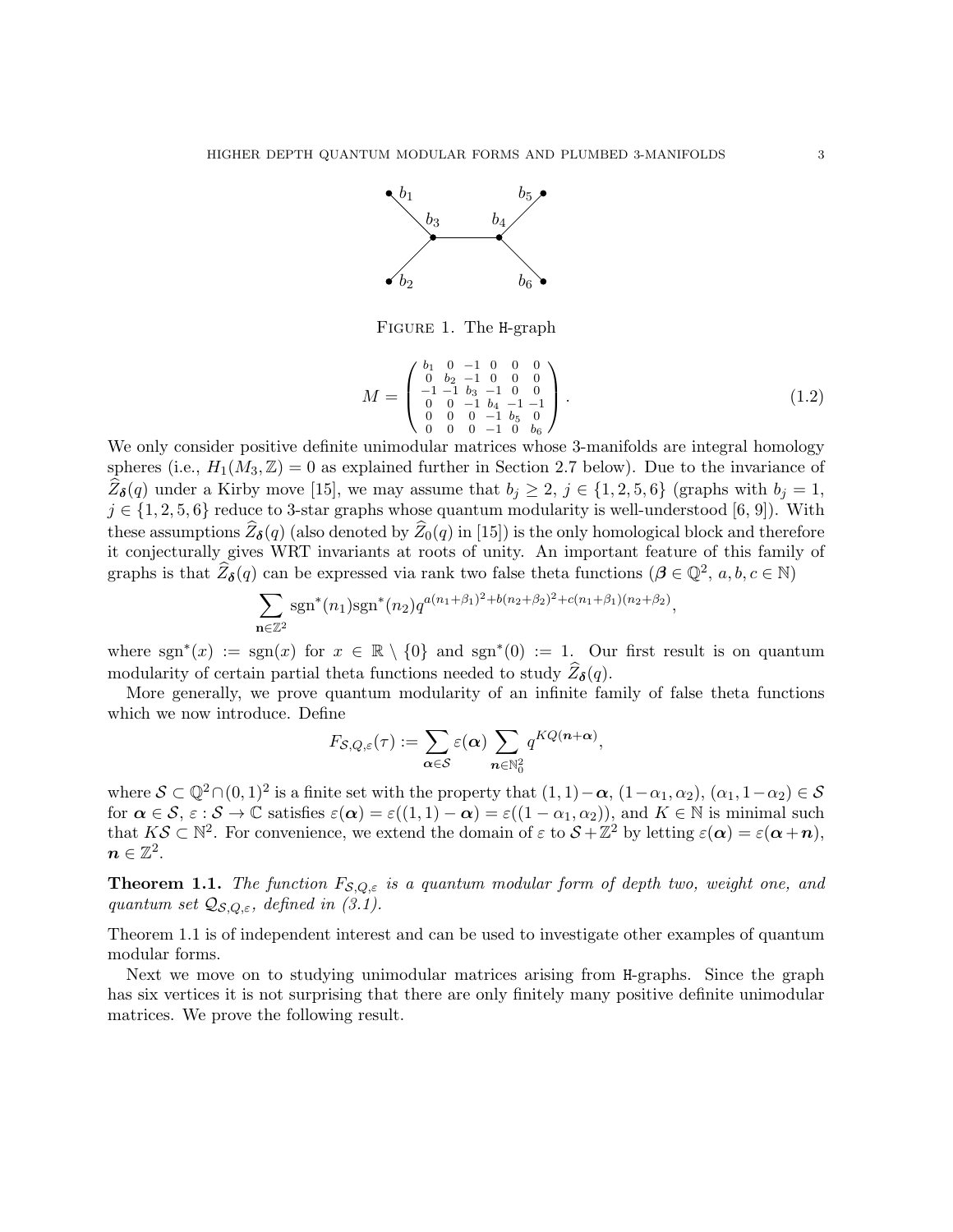Theorem 1.2. There are, up to graph isomorphism, precisely 39 equivalence classes of unimodular positive definite plumbing matrices (1.2) with  $b_i \geq 2$ ,  $j \in \{1, 2, 5, 6\}$ .

Then our main result is the following.

Theorem 1.3. For any positive definite unimodular plumbing matrix as in Theorem 1.2 there exists some  $c_M \in \mathbb{Q}$  such that  $q^{c_M} \widehat{Z}_0(q)$  is a quantum modular form of depth two, weight one, and quantum set Q.

Based on the results here and in [6, 9, 14], we can slightly reformulate Gukov's conjecture mentioned in [6] on the quantum modularity of  $\overline{Z}_{\boldsymbol{a}}(q)$  and  $\overline{Z}(q)$ .

**Conjecture 1.4.** Let  $T$  be a plumbing graph (tree) with  $r$  nodes of degree at least three. Then  $Z_{\bf a}(q)$  is a depth r quantum modular form. Moreover, for any unimodular plumbing matrix,  $\widehat{Z}(q)$ is quantum of depth r with quantum set Q.

Although it should be possible to give a more quantitative statement relating the structure of the graph to the weight of  $Z(q)$ , we do not include such a claim here due to the lack of supporting evidence beyond *n*-star graphs. For *n*-star graphs we strongly believe this weight to be  $\frac{1}{2} + (n-3)$ (see [6, 9, 14]).

Combined with the conjecture on  $\hat{Z}(q)$  mentioned above, Conjecture 1.4 would imply that (unified) WRT invariants of plumbed 3-manifolds are higher depth quantum modular forms. We expect that the higher depth property also holds true for higher rank  $SU(N)$  invariants (see [10]).

For the remainder of the paper we primarily work with a modified version of the invariants for plumbed 3-manifolds, which we denote by  $Z(q)$  (see (2.9)). In the case that M is unimodular we see that  $Z(q)$  is closely related to  $\widehat{Z}_0(q)$ , and thus our main result follows from determining the quantum modularity of  $Z(q)$ .

The paper is organized as follows. In Section 2, we discuss special functions, the Euler-Maclaurin summation formula, higher depth quantum modular forms, and double Eichler integrals. We also define  $Z(q)$  and describe its relationship to  $\hat{Z}_0(q)$ . In Section 3 we show the quantum modularity of  $F_{\mathcal{S},Q_1,\varepsilon}$  (see Theorem 3.1). In Section 4, we prove our main result on the quantum modularity of  $Z(q)$  for unimodular plumbing graphs (see Theorem 4.1). The proof of the classification of positive definite unimodular matrices (1.2) is given in Section 5. Finally, in the appendix we list data for all 39 equivalence classes of positive unimodular matrices needed to compute  $Z(q)$ .

Acknowledgements: The authors thank S. Chun, S. Gukov, and C. Manolescu for helpful discussion on some aspects of [15]. Moreover, we thank the anonymous referees for their helpful comments.

#### 2. Preliminaries

2.1. Special functions. Following [1] (with slightly different notation), for each  $\kappa \in \mathbb{R}$  we define a function  $E_2 : \mathbb{R} \times \mathbb{R}^2 \to \mathbb{R}$  by

$$
E_2(\kappa; \mathbf{x}) := \int_{\mathbb{R}^2} \mathrm{sgn}(w_1) \mathrm{sgn}(w_2 + \kappa w_1) e^{-\pi((w_1 - x_1)^2 + (w_2 - x_2)^2)} dw_1 dw_2.
$$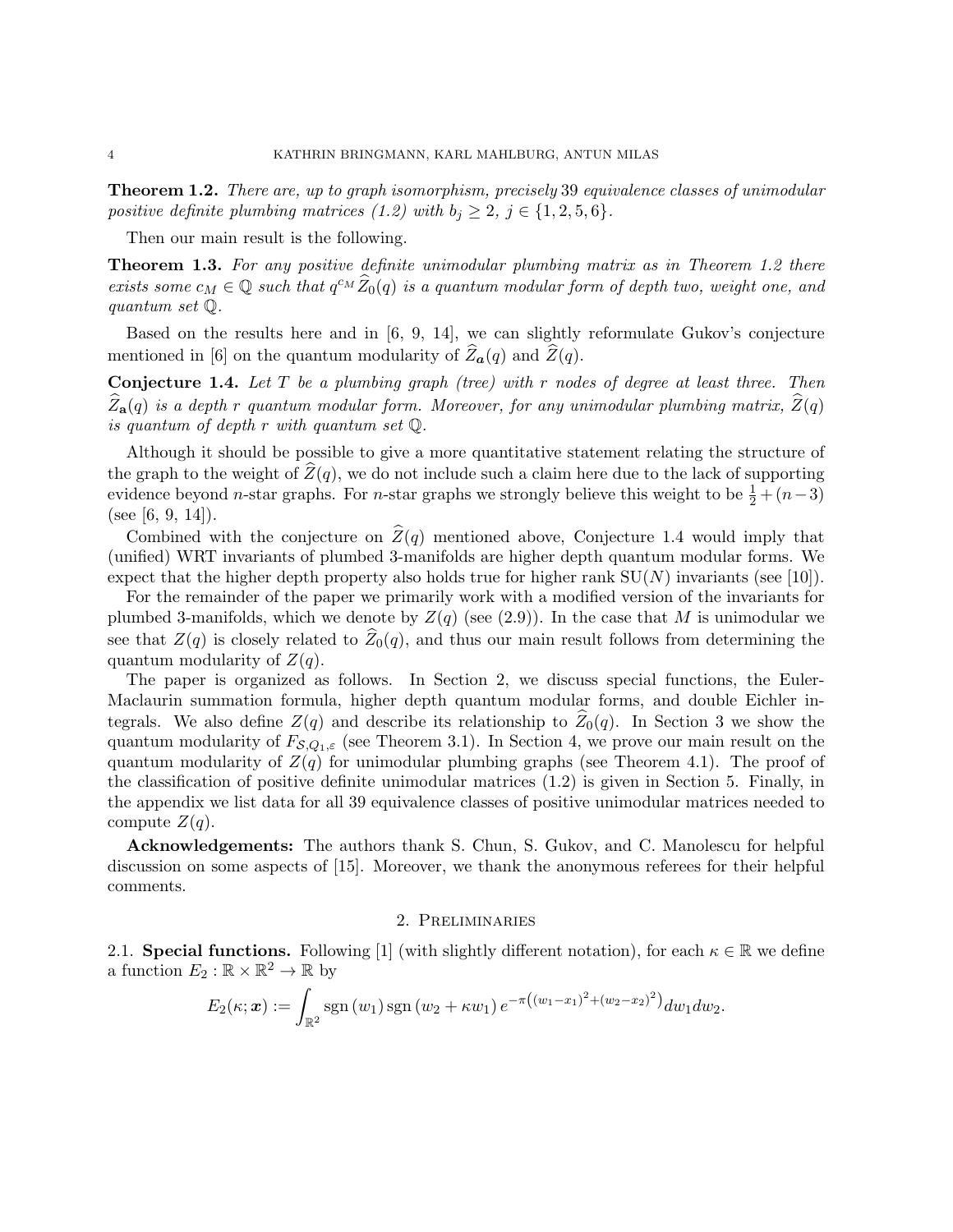For  $x_2, x_1 - \kappa x_2 \neq 0$ , we set

$$
M_2(\kappa; \boldsymbol{x}) := -\frac{1}{\pi^2} \int_{\mathbb{R}^2 - i\boldsymbol{x}} \frac{e^{-\pi w_1^2 - \pi w_2^2 - 2\pi i (x_1 w_1 + x_2 w_2)}}{w_2(w_1 - \kappa w_2)} dw_1 dw_2.
$$

The following formula relates  $M_2$  and  $E_2$ :

$$
M_2(\kappa; x_1 + \kappa x_2, x_2) = E_2(\kappa; x_1 + \kappa x_2, x_2) + \text{sgn}(x_1)\text{sgn}(x_2)
$$

$$
-\text{sgn}(x_2)E(x_1 + \kappa x_2) - \text{sgn}(x_1)E\left(\frac{\kappa}{\sqrt{1+\kappa^2}}x_1 + \sqrt{1+\kappa^2}x_2\right), \quad (2.1)
$$

where for  $x \in \mathbb{R}$ , we set  $E(x) := 2 \int_0^x e^{-\pi w^2} dw$ .

The proof of the next result follows from the proof of [4, Lemma 6.1]. Here  $\tau = u + iv$ .

**Proposition 2.1.** For  $\kappa$ ,  $x_1, x_2 \in \mathbb{R}$  we have

$$
M_{2}(\kappa; x_{1}, x_{2}) = -\frac{x_{1}}{2\sqrt{v}} \frac{x_{2}}{\sqrt{v}} q^{\frac{x_{1}^{2}}{4v} + \frac{x_{2}^{2}}{4v}} \int_{-\overline{\tau}}^{i\infty} \frac{e^{\frac{\pi i x_{1}^{2}w_{1}}{2v}}}{\sqrt{-i(w_{1} + \tau)}} \int_{w_{1}}^{i\infty} \frac{e^{\frac{\pi i x_{2}^{2}w_{2}}{2v}}}{\sqrt{-i(w_{2} + \tau)}} dw_{2} dw_{1}
$$
\n
$$
- \frac{x_{2} + \kappa x_{1}}{2\sqrt{(1 + \kappa^{2})v}} \frac{x_{1} - \kappa x_{2}}{\sqrt{(1 + \kappa^{2})v}} q^{\frac{(x_{2} + \kappa x_{1})^{2}}{4(1 + \kappa^{2})v} + \frac{(x_{1} - \kappa x_{2})^{2}}{4(1 + \kappa^{2})v}} \int_{-\overline{\tau}}^{i\infty} \frac{e^{\frac{\pi i (x_{2} + \kappa x_{1})^{2}w_{1}}{2(1 + \kappa^{2})v}}}{\sqrt{-i(w_{1} + \tau)}} \int_{w_{1}}^{i\infty} \frac{e^{\frac{\pi i (x_{1} - \kappa x_{2})^{2}w_{2}}{2(1 + \kappa^{2})v}}}{\sqrt{-i(w_{2} + \tau)}} dw_{2} dw_{1}.
$$
\n(2.2)

2.2. Euler-Maclaurin summation formula. Let  $B_m(x)$  be the m-th Bernoulli polynomial defined by  $\frac{we^{xw}}{e^w-1}$  =:  $\sum_{m\geq 0} B_m(x) \frac{w^m}{m!}$  $\frac{w^m}{m!}$ . We require

$$
B_m(1-x) = (-1)^m B_m(x). \tag{2.3}
$$

The Euler-Maclaurin summation formula implies the following lemma.

**Lemma 2.2.** For  $\alpha \in \mathbb{R}^2$ ,  $F : \mathbb{R}^2 \to \mathbb{R}$  a  $C^{\infty}$ -function which has rapid decay, we have

$$
\sum_{n \in \mathbb{N}_0^2} F((n+\alpha)t)
$$
\n
$$
\sim \frac{\mathcal{I}_F}{t^2} - \sum_{n_2 \ge 0} \frac{B_{n_2+1}(\alpha_2)}{(n_2+1)!} \int_0^\infty F^{(0,n_2)}(x_1,0) dx_1 t^{n_2-1} - \sum_{n_1 \ge 0} \frac{B_{n_1+1}(\alpha_1)}{(n_1+1)!} \int_0^\infty F^{(n_1,0)}(0,x_2) dx_2 t^{n_1-1}
$$
\n
$$
+ \sum_{n_1, n_2 \ge 0} \frac{B_{n_1+1}(\alpha_1)}{(n_1+1)!} \frac{B_{n_2+1}(\alpha_2)}{(n_2+1)!} F^{(n_1,n_2)}(0,0) t^{n_1+n_2},
$$

where  $\mathcal{I}_F := \int_0^\infty \int_0^\infty F(x) dx_1 dx_2$ . Here by  $\sim$  we mean that the difference between the left- and the right-hand side is  $O(t^N)$  for any  $N \in \mathbb{N}$ .

2.3. Gauss sums. We define for  $a, b, c \in \mathbb{Z}$  with  $c > 0$  the quadratic Gauss sums

$$
G_c(a,b) := \sum_{n \pmod{c}} e^{\frac{2\pi i}{c}(an^2 + bn)};
$$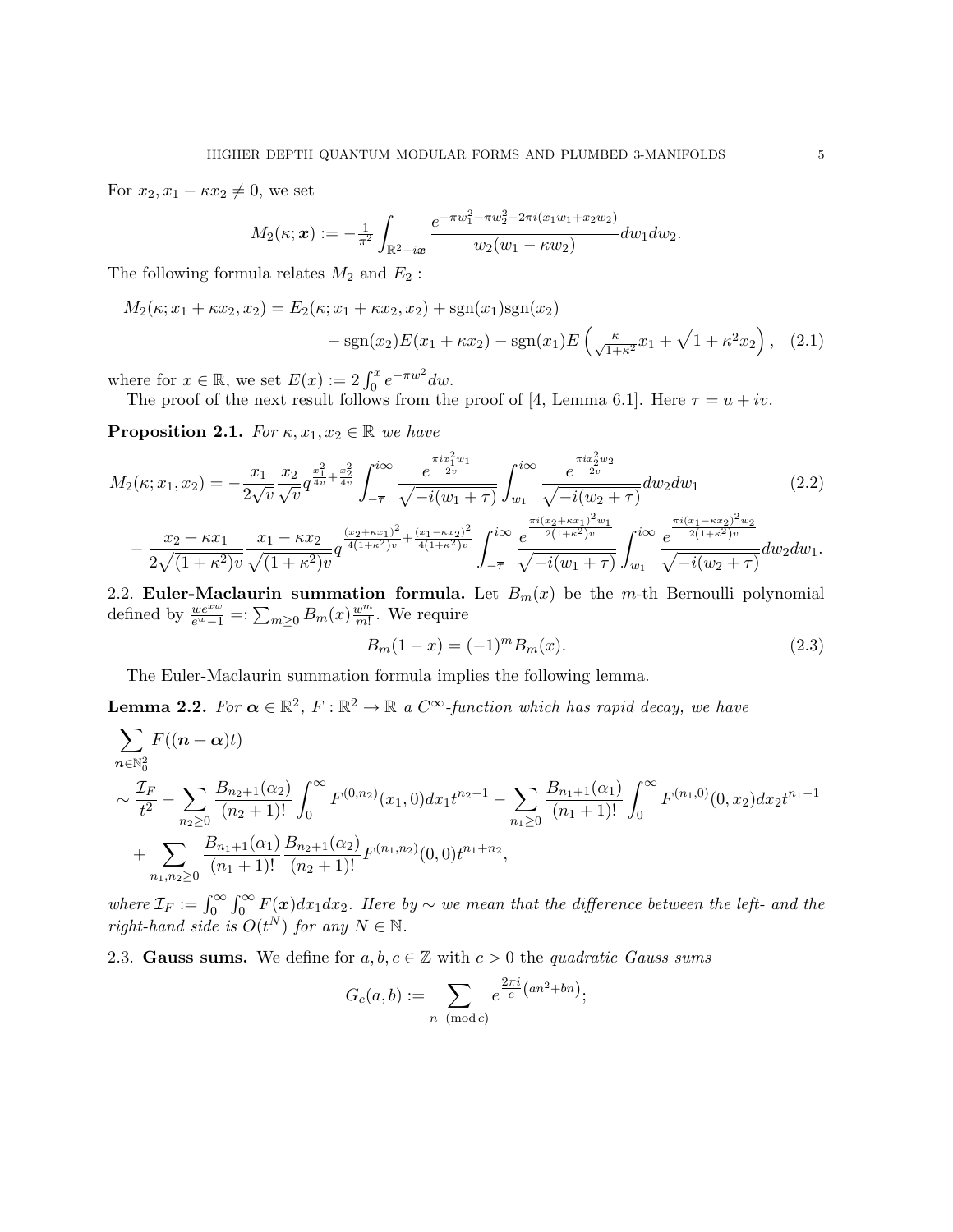see [2, Section 1.5] for some basic properties. We use the following elementary result on the vanishing of  $G_c(a, b)$ .

**Proposition 2.3.** If  $gcd(a, c) \nmid b$ , then  $G_c(a, b) = 0$ .

2.4. Shimura theta functions. We require certain theta functions studied, for example, by Shimura [22]. For  $\nu \in \{0,1\}, h \in \mathbb{Z}, N, A \in \mathbb{N}$ , with  $A|N, N|hA$ , define

$$
\vartheta_\nu(A,h,N;\tau):=\sum_{\substack{m\in\mathbb{Z}\\m\equiv h\pmod{N}}}m^\nu q^{\frac{Am^2}{2N^2}}.
$$

Define the *slash operator* of weight  $k \in \frac{1}{2}$  $\frac{1}{2}\mathbb{Z}$  ((–) the Jacobi symbol)

$$
f|_{k}\gamma(\tau) := \left(\frac{c}{d}\right)^{2k} \varepsilon_d^{2k} (c\tau + d)^{-k} f(\gamma \tau), \qquad \gamma = \left(\begin{matrix} a & b \\ c & d \end{matrix}\right) \in SL_2(\mathbb{Z}).
$$

Note that if  $k \in \mathbb{Z} + \frac{1}{2}$  $\frac{1}{2}$ , we require that  $\gamma \in \Gamma_0(4)$ . Recall that Shimura's modular transformation formula [22, Proposition 2.1] states that for  $\gamma = \begin{pmatrix} a & b \\ c & d \end{pmatrix} \in \Gamma_0(2N)$ , with 2|b, we have

$$
\vartheta_{\nu}(A, h, N; \tau) \Big|_{\frac{3}{2}} \gamma = e\left(\frac{abAh^2}{2N^2}\right) \left(\frac{-2A}{d}\right) \vartheta_{\nu}(A, ah, N; \tau). \tag{2.4}
$$

Here  $e(x) := e^{2\pi ix}$  and for odd d, we define  $\varepsilon_d = 1$  or i, depending on whether  $d \equiv 1 \pmod{4}$  or  $d \equiv 3 \pmod{4}$ .

2.5. Integral evaluations. We require, for  $m \in \mathbb{Z}$ ,

$$
\int_{|w|=1} \left( w - w^{-1} \right) w^m \frac{dw}{w} = \int_{|w|=1} w^m dw - \int_{|w|=1} w^{m-2} dw = 2\pi i \left( \delta_{m,-1} - \delta_{m,1} \right),\tag{2.5}
$$

where  $\delta_{m,a} = 0$  unless  $m = a$  in which case it equals 1 and

$$
\frac{1}{2\pi i} \text{PV} \int_{|w|=1} \frac{w^m}{w - w^{-1}} \frac{dw}{w} = \frac{1}{2} \text{sgn}_o(m),\tag{2.6}
$$

where  $sgn_o(m) := \frac{1}{2}sgn(m)(1 - (-1)^m)$ .

2.6. **Higher depth quantum modular forms.** We now give the formal definition of quantum modular forms, following [23].

**Definition 2.4.** A function  $f : \mathcal{Q} \to \mathbb{C}$  ( $\mathcal{Q} \subseteq \mathbb{Q}$ ) is called a quantum modular form of weight  $k \in \frac{1}{2}$  $\frac{1}{2}\mathbb{Z}$  for a subgroup  $\Gamma$  of  $\mathrm{SL}_2(\mathbb{Z})$  (of  $\Gamma_0(4)$  if  $k \in \mathbb{Z}+\frac{1}{2}$  $\frac{1}{2}$ ) and quantum set Q if for  $\gamma = \begin{pmatrix} a & b \\ c & d \end{pmatrix} \in \Gamma$ , the function

$$
f(\tau) - f|_{k} \gamma(\tau)
$$

can be extended to an open subset of  $\mathbb R$  on which it is real-analytic. We denote the vector space of such forms by  $\mathcal{Q}_k(\Gamma)$ .

We next turn to the definition of higher-depth quantum modular forms (see Definition 3 of [4]).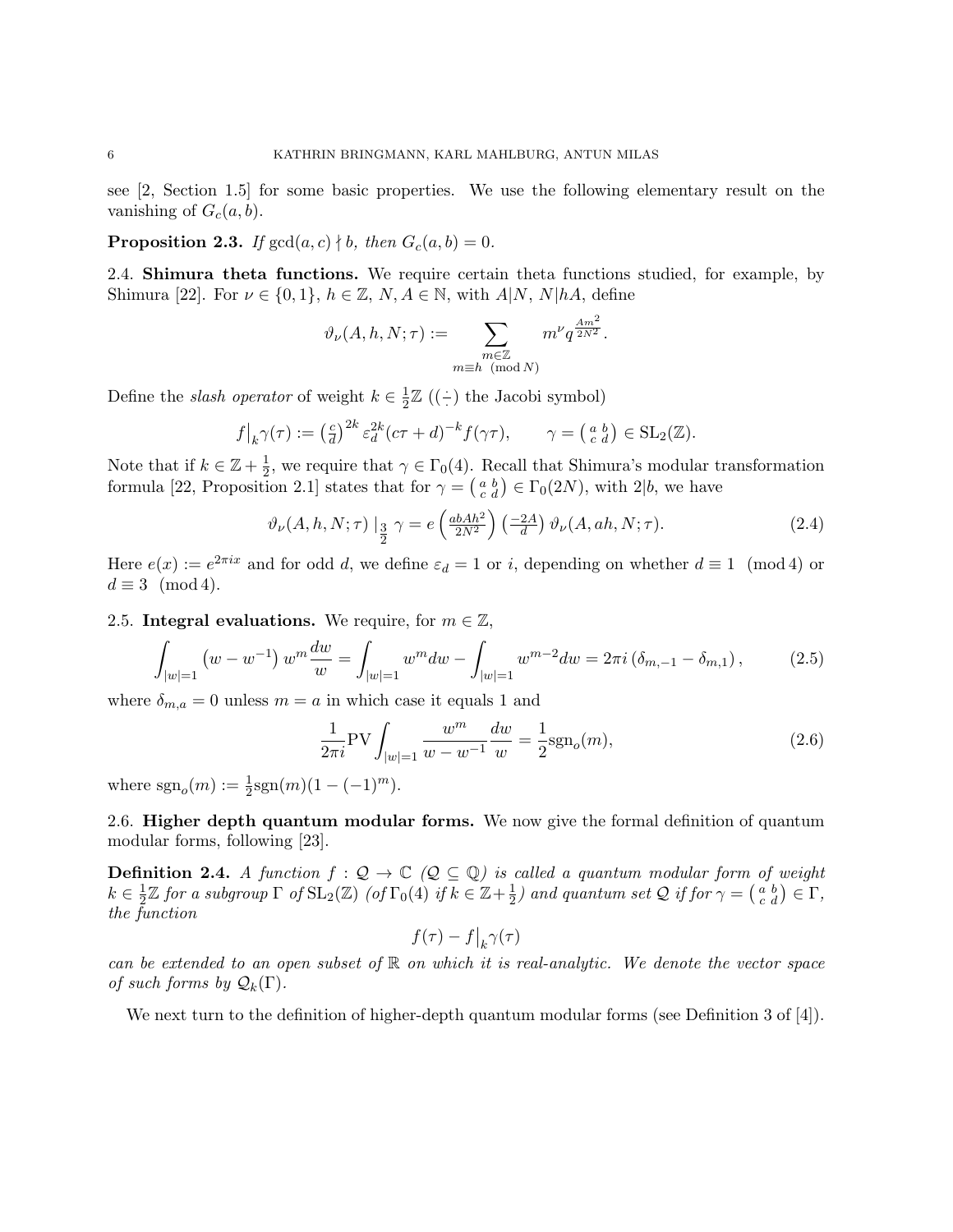**Definition 2.5.** A function  $f : \mathcal{Q} \to \mathbb{C}$  ( $\mathcal{Q} \subset \mathbb{Q}$ ) is called a quantum modular form of depth  $N \in \mathbb{N}$ , weight  $k \in \frac{1}{2}$  $\frac{1}{2}\mathbb{Z}$ , and quantum set Q for  $\Gamma$  if for  $\gamma = \left(\begin{smallmatrix} a & b \ c & d \end{smallmatrix}\right) \in \Gamma$ 

$$
f - f|_{k} \gamma \in \bigoplus_{j} \mathcal{Q}_{\kappa_{j}}^{N_{j}}(\Gamma) \mathcal{O}(R),
$$

where j runs through a finite set,  $\kappa_j \in \frac{1}{2}$  $\frac{1}{2}\mathbb{Z}, N_j \in \mathbb{N}$  with  $\max_j(N_j) = N - 1, \mathcal{Q}_k^1(\Gamma) := \mathcal{Q}_k(\Gamma),$  $\mathcal{Q}_k^0(\Gamma) := 1$ , and  $\mathcal{Q}_k^N(\Gamma)$  is the space of quantum modular forms of weight k and depth N for  $\Gamma$ .

For  $f_j \in S_{k_j}(\Gamma)$ , the space of cusp forms of weight  $k_j$  for  $\Gamma$  with  $k_j > \frac{1}{2}$  $\frac{1}{2}$ , define the (nonholomorphic) Eichler integrals

$$
I_f(\tau) := \int_{-\overline{\tau}}^{i\infty} \frac{f(w)}{\left(-i(w+\tau)\right)^{2-k}} dw,
$$
  
\n
$$
I_{f_1, f_2}(\tau) := \int_{-\overline{\tau}}^{i\infty} \int_{w_1}^{i\infty} \frac{f_1(w_1) f_2(w_2)}{(-i(w_1+\tau))^{2-k_1}(-i(w_2+\tau))^{2-k_2}} dw_2 dw_1,
$$

and the *errors of modularity*, for  $\rho \in \mathbb{Q}$ 

$$
r_{f,\varrho}(\tau) := \int_{\varrho}^{i\infty} \frac{f(w)}{\left(-i(w+\tau)\right)^{2-k}} dw,
$$
  

$$
r_{f_1,f_2,\varrho}(\tau) := \int_{\varrho}^{i\infty} \int_{w_1}^{\varrho} \frac{f_1(w_1) f_2(w_2)}{(-i(w_1+\tau))^{2-k_1}(-i(w_2+\tau))^{2-k_2}} dw_2 dw_1.
$$

The next result is [4, Theorem 5.1].

**Theorem 2.6.** We have, for  $\gamma = \begin{pmatrix} a & b \\ c & d \end{pmatrix} \in \Gamma^* := \begin{pmatrix} -1 & 0 \\ 0 & 1 \end{pmatrix} \Gamma \begin{pmatrix} -1 & 0 \\ 0 & 1 \end{pmatrix}$ ,

$$
I_{f_1,f_2}(\tau) - I_{f_1,f_2} |_{k_1 + k_2 - 4} \gamma(\tau) = r_{f_1,f_2,\tau,\frac{d}{c}}(\tau) + I_{f_1}(\tau) r_{f_2,\frac{d}{c}}(\tau).
$$

Moreover  $r_{f_1,f_2,\frac{d}{c}} \in \mathcal{O}(\mathbb{R})$ .

2.7. Definitions and notation. In this section we recall the construction of  $Z(q)$  following [6], which is another invariant that is closely related to  $\hat{Z}_{a}(q)$  from (1.1). Consider a tree G with N vertices labeled by integers  $m_{jj}$ ,  $1 \le j \le N$ , which is called a *plumbing graph*. To this data we associate an  $N \times N$  matrix  $M = (m_{jk})_{1 \leq j,k \leq N}$ , called its *linking* (or *plumbing*) matrix, such that  $m_{jk} = -1$  if vertex j is connected to vertex k and zero otherwise. We say that two plumbing matrices M and  $M'$  are *equivalent* if their underlying graphs are isomorphic, and there is a graph isomorphism that maps M to M'. The first homology group of  $M_3(G)$  (the plumbed 3-manifold constructed from  $G$  and  $M$ ) is

$$
H_1(M_3(G), \mathbb{Z}) \cong \mathrm{coker}(M) = \mathbb{Z}^N / M \mathbb{Z}^N.
$$

If M is invertible, then this group is finite and if  $M \in SL_N(\mathbb{Z})$ , then  $H_1(M_3, \mathbb{Z}) = 0$ ; this is the case for the main results of this paper, as  $M$  is positive definite and unimodular.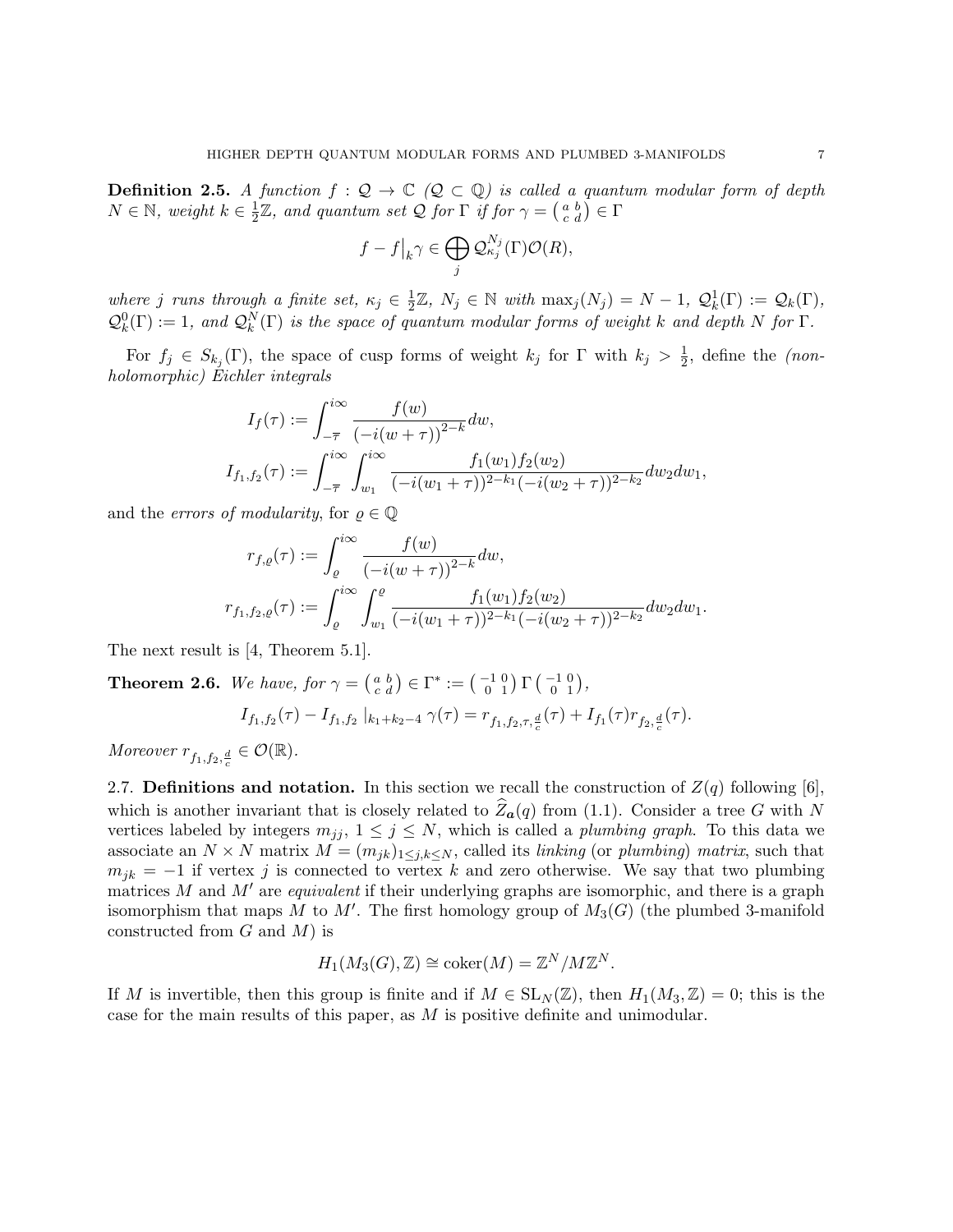To each edge  $j - k$  in G we associate a rational function

$$
f(w_j, w_k) := \frac{1}{(w_j - w_j^{-1})(w_k - w_k^{-1})}
$$
\n(2.7)

and to each vertex  $w_i$  a Laurent polynomial

$$
g(w_j) := (w_j - w_j^{-1})^2.
$$
\n(2.8)

.

For a fixed tree  $G$  and positive definite  $M$ , set

$$
Z(q) := \frac{q^{\frac{-3N+\sum_{\nu=1}^{N} a_{\nu}}{2}}}{(2\pi i)^N} \text{PV} \int_{|w_j|=1} \prod_{j=1}^{N} g(w_j) \prod_{(k,\ell) \in E} f(w_k, w_\ell) \Theta_M(q; \mathbf{w}) \frac{dw_j}{w_j}, \tag{2.9}
$$

where we let  $a_j := m_{jj}$  for the vertex labels,  $w_j := e^{2\pi i z_j}$ , and

$$
\Theta_M(q;\boldsymbol{w}) := \sum_{\boldsymbol{n}\in\mathbb{Z}^N} q^{\frac{1}{2}\boldsymbol{n}^T M \boldsymbol{n}} e^{2\pi i \boldsymbol{n}^T M \boldsymbol{z}}
$$

Note that we may write

 $\lambda$ 

$$
\Theta_M(q; \mathbf{w}) = \sum_{\mathbf{m} \in M \mathbb{Z}^N} q^{\frac{1}{2}\mathbf{m}^T M^{-1} \mathbf{m}} e^{2\pi i \mathbf{m}^T \mathbf{z}}.
$$
\n(2.10)

The following result is given in Proposition 3.4 of [6].

**Proposition 2.7.** If M is unimodular, then  $Z(q) = \hat{Z}_{\delta}(q^2)$ , where  $\hat{Z}_{\delta}(q)$  is defined in (1.1).

## 3. A general construction

In this section we construct an infinite family of quantum modular forms of depth two closely following the arguments in [4]. Define

$$
\mathcal{Q}_{\mathcal{S},Q,\varepsilon} := \left\{ \frac{h}{k} \in \mathbb{Q} \, : \, \gcd(h,k) = 1, \, k \in \mathbb{N}, \, \sum_{\alpha \in \mathcal{S}} \varepsilon(\alpha) \sum_{\ell \pmod{k}} e^{2\pi i \frac{h}{k} KQ(\ell+\alpha)} = 0 \right\}.
$$
 (3.1)

We write  $Q(n) =: \sigma_1 n_1^2 + 2\sigma_2 n_1 n_2 + \sigma_3 n_2^2$ , and denote its discriminant by  $D := \sigma_1 \sigma_3 - \sigma_2^2$ . We also regularly use the relationship between the quadratic form and the associated bilinear form, namely

$$
Q(x + y) - Q(x) - Q(y) = B(x, y).
$$
 (3.2)

**Theorem 3.1.** The functions  $F_{\mathcal{S},Q,\varepsilon}$  are quantum modular forms of depth two, weight one, on some congruence subgroup containing  $\Gamma(8 \cdot \text{lcm}(\sigma_1, \sigma_3)KD)$ , and quantum set  $\mathcal{Q}_{\mathcal{S},Q,\varepsilon}$ .

Before proving Theorem 3.1, we require some auxiliary lemmas. Set

$$
\mathbb{E}_{\mathcal{S},Q,\varepsilon}(\tau):=\sum_{\boldsymbol{\alpha}\in\mathcal{S}}\varepsilon(\boldsymbol{\alpha})\mathbb{F}_{Q,\boldsymbol{\alpha}}(\tau),
$$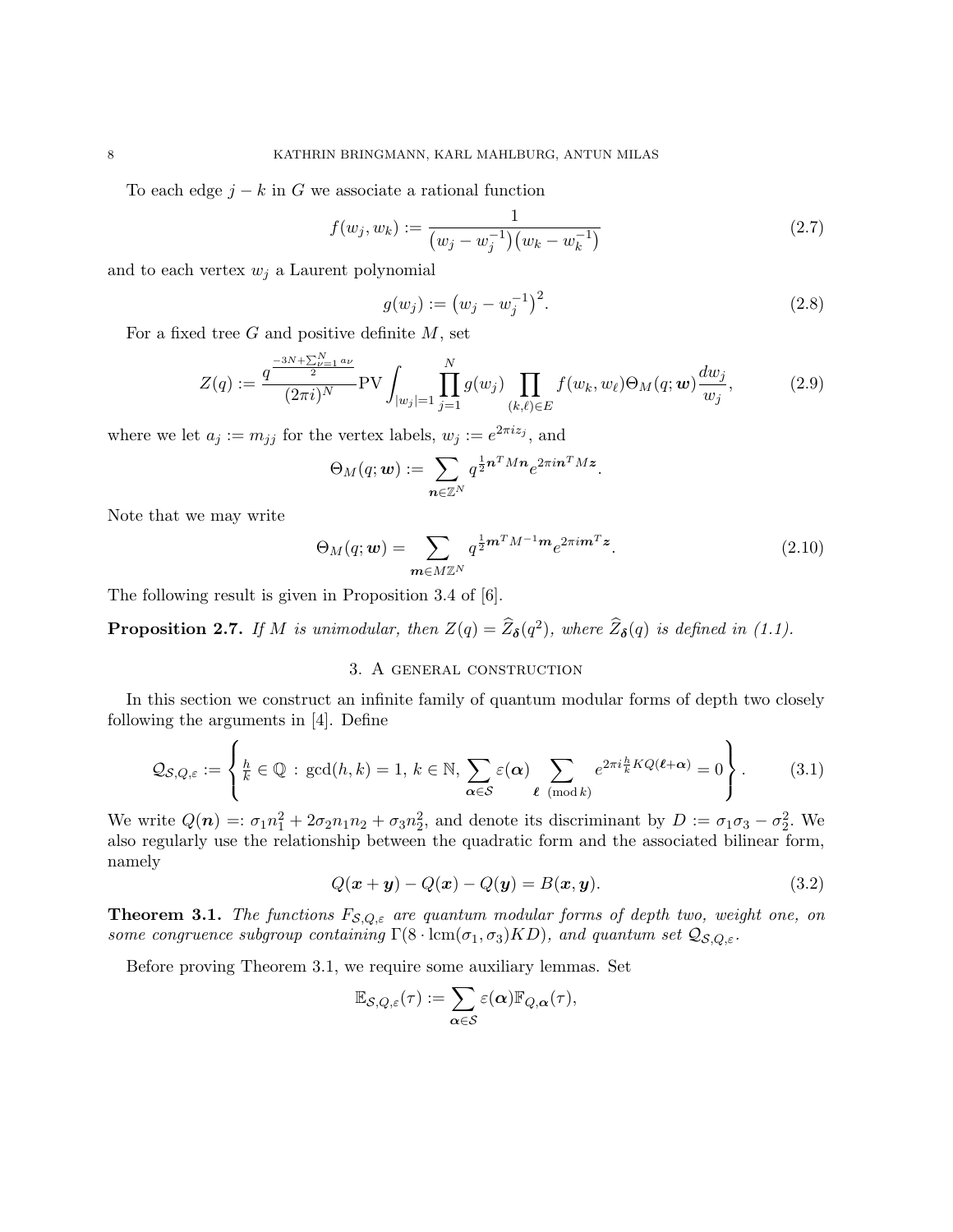where

$$
\mathbb{F}_{Q,\alpha}(\tau) := \frac{1}{2} \sum_{\mathbf{n} \in \mathbb{Z}^2 + \alpha} M_2\left(\kappa; (a_1n_1 + a_2n_2, b_2n_2)\sqrt{Kv}\right) q^{-KQ(\mathbf{n})}
$$

with

$$
\kappa:=\tfrac{\sigma_2}{\sqrt{D}},\qquad a_1:=2\sqrt{\sigma_1},\qquad a_2:=\tfrac{2\sigma_2}{\sqrt{\sigma_1}},\qquad b_2:=2\sqrt{\tfrac{D}{\sigma_1}}.
$$

We begin by determining the asymptotic expansions of these functions.

**Lemma 3.2.** If  $\frac{h}{k} \in \mathcal{Q}_{\mathcal{S},\varepsilon}$ , then we have the asymptotic expansions  $(as t \to 0^+)$ 

$$
F_{\mathcal{S},Q,\varepsilon}\left(\frac{h}{k} + \frac{it}{2\pi}\right) =: \sum_{m \ge 0} a_{h,k}(m)t^m, \qquad \mathbb{E}_{\mathcal{S},Q,\varepsilon}\left(\frac{h}{k} + \frac{it}{2\pi}\right) = \sum_{m \ge 0} a_{-h,k}(m)(-t)^m. \tag{3.3}
$$

Proof. For the proof we abbreviate

$$
F := F_{\mathcal{S}, Q, \varepsilon}, \qquad \mathbb{E} := \mathbb{E}_{\mathcal{S}, Q, \varepsilon}, \qquad \mathcal{Q} := \mathcal{Q}_{\mathcal{S}, Q, \varepsilon}.
$$

We first determine the asymptotic expansion of  $F$  using the Euler-Maclaurin summation formula. We let  $n \mapsto \ell + kn$  with  $0 \leq \ell \leq k - 1$  (i.e.,  $0 \leq \ell_j \leq k - 1$ ,  $j \in \{1, 2\}$ ),  $n \in \mathbb{N}_0^2$ . The assumption that  $K\mathcal{S} \subset \mathbb{N}^2$  implies that  $\frac{h}{k}KQ(\ell + \alpha + k\mathbf{n}) \equiv \frac{h}{k}KQ(\ell + \alpha) \pmod{1}$ , thus

$$
F\left(\frac{h}{k} + \frac{it}{2\pi}\right) = \sum_{\alpha \in \mathcal{S}} \varepsilon(\alpha) \sum_{0 \leq \ell \leq k-1} e^{2\pi i \frac{h}{k} KQ(\ell+\alpha)} \sum_{\mathbf{n} \in \mathbb{N}_0^2 + \frac{1}{k}(\ell+\alpha)} g\left(k\sqrt{t}\mathbf{n}\right),
$$

where  $g(x) := e^{-KQ(x)}$ . The main term in Lemma 2.2 is

$$
\frac{\mathcal{I}_g}{k^2 t} \sum_{\alpha \in \mathcal{S}} \varepsilon(\alpha) \sum_{0 \leq \ell \leq k-1} e^{2\pi i \frac{h}{k} KQ(\ell + \alpha)}.
$$

Using that  $K\mathcal{S} \subset \mathbb{N}^2$  we may let  $\ell$  run (mod k). Since  $\frac{h}{k} \in \mathcal{Q}$  the sum vanishes.

The second term in Lemma 2.2 yields

$$
-\sum_{\alpha \in \mathcal{S}} \varepsilon(\alpha) \sum_{0 \le \ell \le k-1} e^{2\pi i \frac{h}{k} KQ(\ell+\alpha)} \sum_{n_2 \ge 0} \frac{B_{n_2+1}\left(\frac{1}{k}(\ell_2+\alpha_2)\right)}{(n_2+1)!} \int_0^\infty g^{(0,n_2)}(x_1,0) dx_1 \left(k\sqrt{t}\right)^{n_2-1} . (3.4)
$$

Making the change of variables  $\ell \mapsto (k - 1)(1, 1) - \ell$  and using that  $(1, 1) - \alpha \in S$  if  $\alpha \in S$ , (2.3) yields that only the odd values of  $n_2$  survive, and  $(3.4)$  becomes

$$
- \sum_{\alpha \in \mathcal{S}} \varepsilon(\alpha) \sum_{0 \leq \ell \leq k-1} e^{2\pi i \frac{h}{k} KQ(\ell+\alpha)} \sum_{n_2 \geq 0} \frac{B_{2n_2+2}\left(\frac{1}{k}(\ell_2+\alpha_2)\right)}{(2n_2+2)!} \int_0^\infty g^{(0,2n_2+1)}(x_1,0) dx_1 k^{2n_2} t^{n_2}.
$$

In exactly the same way we obtain that the third term in Lemma 2.2 equals

$$
-\sum_{\alpha\in\mathcal{S}}\varepsilon(\alpha)\sum_{0\leq\ell\leq k-1}e^{2\pi i\frac{h}{k}KQ(\ell+\alpha)}\sum_{n_1\geq 0}\frac{B_{2n_1+2}\left(\frac{1}{k}(\ell_1+\alpha_1)\right)}{(2n_1+2)!}\int_0^\infty g^{(2n_1+1,0)}(0,x_2)dx_2k^{2n_1}t^{n_1}.
$$

For the final term in Lemma 2.2 we obtain, pairing in exactly the same way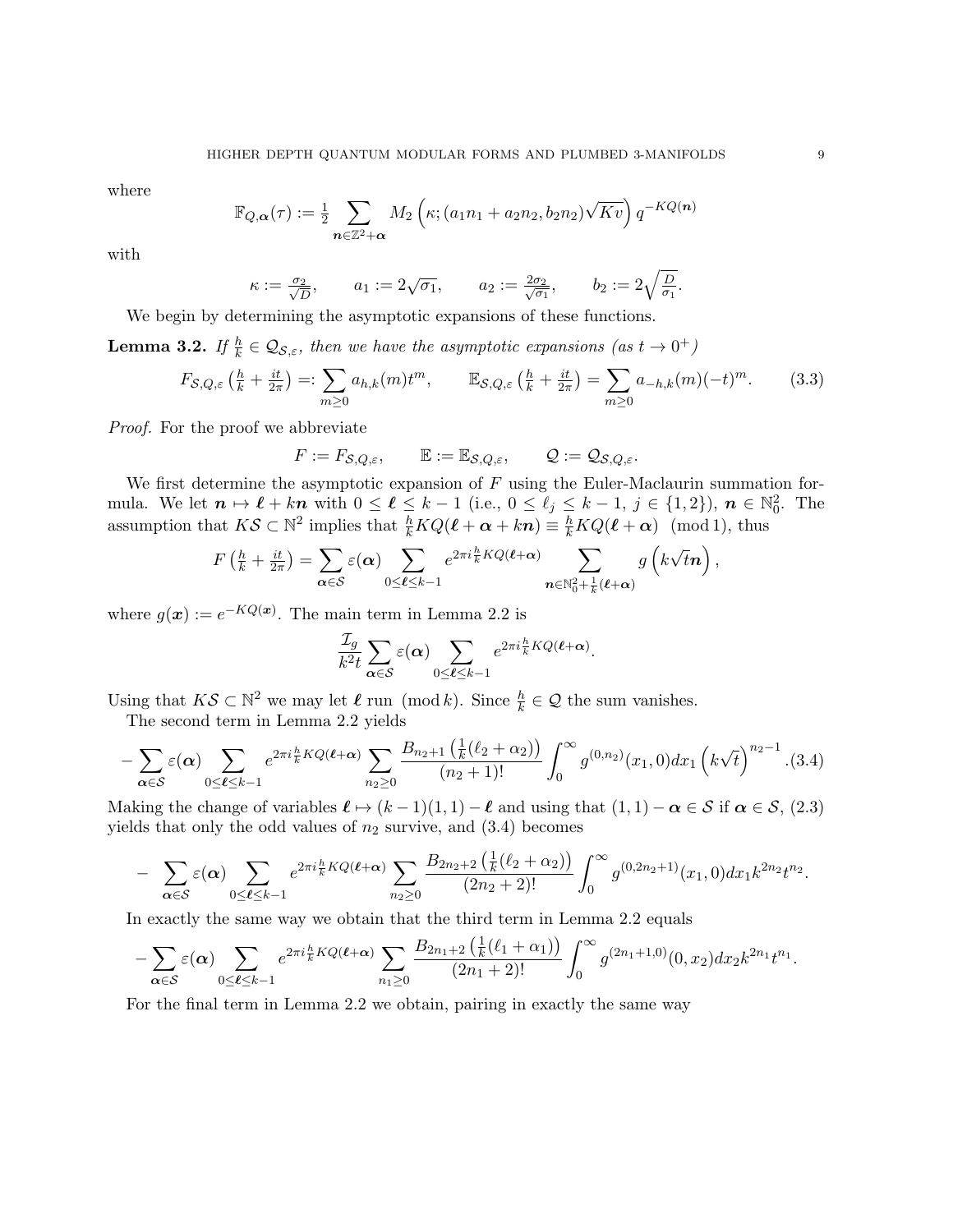$$
\sum_{\alpha \in \mathcal{S}} \varepsilon(\alpha) \sum_{0 \leq \ell \leq k-1} e^{2\pi i \frac{h}{k} KQ(\ell+\alpha)} \sum_{\substack{n_1, n_2 \geq 0 \\ n_1 \equiv n_2 \pmod{2}}} \frac{B_{n_1+1} \left(\frac{1}{k} (\ell_1 + \alpha_1)\right) B_{n_2+1} \left(\frac{1}{k} (\ell_2 + \alpha_2)\right)}{(n_1+1)!} \times g^{(n_1, n_2)}(0, 0) \left(k\sqrt{t}\right)^{n_1+n_2}.
$$

In particular we obtain that the asymptotic expansion of  $F$  has the shape as claimed in  $(3.3)$ .

We now turn to the asymptotic behavior of  $\mathbb{E}$ . We use  $(2.1)$  and let  $M_2^*$  denote the function such that the sgn in (2.1) is replaced by sgn<sup>\*</sup>, where sgn<sup>\*</sup>(x) := sgn(x) if  $x \in \mathbb{R} \setminus \{0\}$  and sgn<sup>\*</sup>(0) := 1. We obtain

$$
M_2^*(\kappa; a_1n_1 + a_2n_2, b_2n_2) = E_2(\kappa; a_1n_1 + a_2n_2, b_2n_2) + \operatorname{sgn}^*(n_1)\operatorname{sgn}^*(n_2)
$$
  
- 
$$
\operatorname{sgn}^*(n_2)E\left(\frac{2}{\sqrt{\sigma_1}}(\sigma_1n_1 + \sigma_2n_2)\right) - \operatorname{sgn}^*(n_1)E\left(\frac{2}{\sqrt{\sigma_3}}(\sigma_2n_1 + \sigma_3n_2)\right).
$$

Proceeding as above

$$
\mathbb{E}\left(\frac{h}{k} + \frac{it}{2\pi}\right) = \sum_{\alpha \in \mathcal{S}} \varepsilon(\alpha) \left( \sum_{0 \leq \ell \leq k-1} e^{-2\pi i \frac{h}{k} KQ(\ell+\alpha)} \sum_{n \in \mathbb{N}_0^2 + \alpha} G\left(k\sqrt{t}n\right) + \sum_{0 \leq \ell \leq k-1} e^{-2\pi i \frac{h}{k} K\widetilde{Q}(\ell+\alpha)} \sum_{n \in \mathbb{N}_0^2 + \alpha} \widetilde{G}\left(k\sqrt{t}n\right) \right),
$$

where

$$
Q(x_1, x_2) := Q(-x_1, x_2)
$$

$$
G(\boldsymbol{x}) := \frac{1}{2} M_2^* \left( \kappa; \sqrt{\frac{K}{2\pi}} (a_1 x_1 + a_2 x_2, b_2 x_2) \right) e^{KQ(\boldsymbol{x})}, \qquad \widetilde{G}(x_1, x_2) := G(-x_1, x_2).
$$

We again use the Euler-Maclaurin summation formula. The main term in Lemma 2.2 is

$$
\frac{4\mathcal{I}_G}{k^2t} \sum_{\alpha \in \mathcal{S}} \varepsilon(\alpha) \sum_{0 \le \ell \le k-1} e^{-2\pi i \frac{h}{k} KQ(\ell+\alpha)} + \frac{4\mathcal{I}_{\widetilde{G}}}{k^2t} \sum_{\alpha \in \mathcal{S}} \varepsilon(\alpha) \sum_{0 \le \ell \le k-1} e^{-2\pi i \frac{h}{k} K\widetilde{Q}(\ell+\alpha)} = 0
$$

by conjugating the condition in Q.

The second term in Lemma 2.2 is, pairing terms as before,

$$
- \sum_{\alpha \in \mathcal{S}} \varepsilon(\alpha) \sum_{0 \leq \ell \leq k-1} e^{-2\pi i \frac{h}{k} KQ(\ell+\alpha)} \sum_{n_2 \geq 0} \frac{B_{2n_2+2} \left(\frac{1}{k} (\ell_2 + \alpha_2)\right)}{(2n_2+2)!} \times \int_0^\infty \left( G^{(0,2n_2+1)}(x_1,0) + \widetilde{G}^{(0,2n_2+1)}(x_1,0) \right) dx_1 \left( k^2 t \right)^{n_2}.
$$

It is now straightforward to verify, as in [4], that

$$
\int_0^\infty \left( G^{(0,2n_2+1)}(x_1,0) + \widetilde{G}^{(0,2n_2+1)}(x_1,0) \right) dx_1 = (-1)^{n_2} \int_0^\infty g^{(0,2n_2+1)}(x_1,0) dx_1.
$$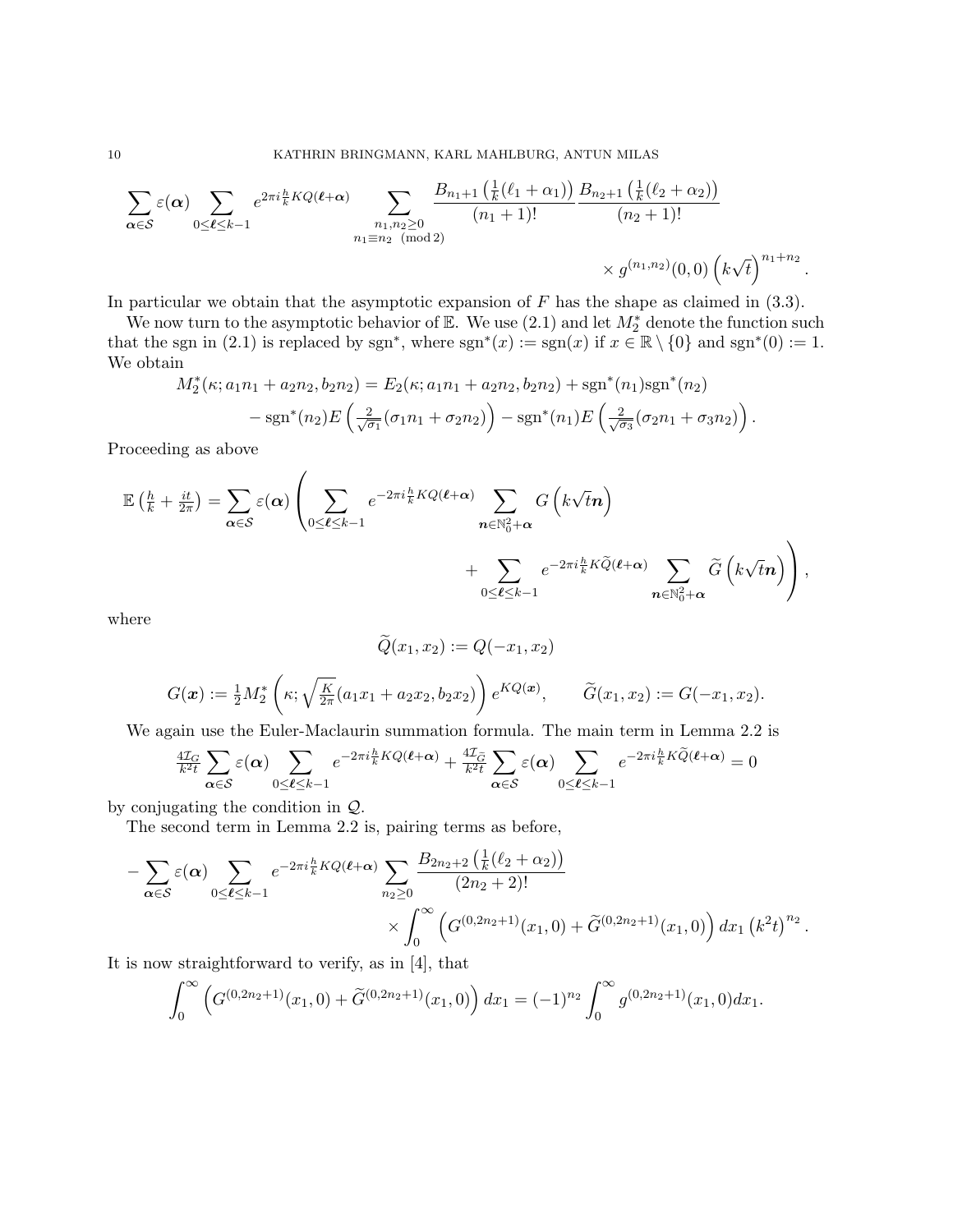Via symmetry the third term in Lemma 2.2 is treated in exactly the same way.

The fourth term in Lemma 2.2 is, pairing as before,

$$
\sum_{\alpha \in S} \varepsilon(\alpha) \sum_{0 \leq \ell \leq k-1} e^{-2\pi i \frac{h}{k} KQ(\ell+\alpha)} \sum_{\substack{n_1, n_2 \geq 0 \\ n_1 \equiv n_2 \pmod{2}}} \frac{B_{n_1+1}\left(\frac{1}{k}(\ell_1+\alpha_1)\right)}{(n_1+1)!} \frac{B_{n_2+1}\left(\frac{1}{k}(\ell_2+\alpha_2)\right)}{(n_2+1)!} \times \left(G^{(n_1,n_2)}(0,0) + (-1)^{n_1+1} \widetilde{G}^{(n_1,n_2)}(0,0)\right) \left(k\sqrt{t}\right)^{n_1+n_2}.
$$

It can now be shown that

$$
G^{(n_1,n_2)}(0,0) + (-1)^{n_1+1} \widetilde{G}^{(n_1,n_2)}(0,0) = i^{n_1+n_2} g^{(n_1,n_2)}(0,0).
$$

Comparing terms gives the claim.

Write  $A := K\mathcal{S}$ , and define

$$
\mathcal{B} := \{0 \leq \mathbf{B} < \sigma_1 K : B_1 = \sigma_1 A_1 + \sigma_2 A_2 + \varrho \sigma_2 K, B_2 = A_2 + \varrho K, \text{ for some } \mathbf{A} \in \mathcal{A}, \varrho \text{ (mod } \sigma_1)\},
$$
\n
$$
\mathcal{C} := \{0 \leq \mathbf{C} < \sigma_3 K : C_1 = \sigma_2 A_1 + \sigma_3 A_2 + \varrho \sigma_2 K, C_2 = A_2 + \varrho K, \text{ for some } \mathbf{A} \in \mathcal{A}, \varrho \text{ (mod } \sigma_3)\}.
$$

The following lemma rewrites E as a two-dimensional theta integral, which is essential in order to calculate modular transformations.

**Lemma 3.3.** We have

$$
\mathbb{E}_{\mathcal{S},Q,\varepsilon}(\tau) = -\frac{\sqrt{D}}{2\sigma_1 K} \sum_{\mathcal{B}\in\mathcal{B}} \varepsilon \left(\frac{B_1-\sigma_2 B_2}{\sigma_1 K}, \frac{B_2}{K}\right) I_{T_1,T_2}(\tau) - \frac{\sqrt{D}}{2\sigma_3 K} \sum_{\mathcal{C}\in\mathcal{C}} \varepsilon \left(\frac{C_2}{K}, \frac{C_2-\sigma_2 C_1}{\sigma_3 K}\right) I_{U_1,U_2}(\tau),
$$

where

$$
T_1(w) := \vartheta_1(\sigma_1 K, B_1, \sigma_1 K; 2w), \qquad T_2(w) := \vartheta_1(\sigma_1 K, B_2, \sigma_1 K; 2Dw),
$$
  
\n
$$
U_1(w) := \vartheta_1(\sigma_3 K, C_1, \sigma_3 K; 2w), \qquad U_2(w) := \vartheta_1(\sigma_3 K, C_2, \sigma_3 K; 2Dw).
$$

Proof. Using (2.2) we obtain

$$
M_{2}\left(\kappa;(a_{1}n_{1}+a_{2}n_{2},bn_{2})\sqrt{Kv}\right)q^{-KQ(n)}=-\frac{2\sqrt{D}}{\sigma_{1}}(\sigma_{1}n_{1}+\sigma_{2}n_{2})n_{2}\int_{-K\overline{\tau}}^{i\infty}\int_{w_{1}}^{i\infty}\frac{e^{\frac{2\pi i}{\sigma_{1}}(\sigma_{1}n_{1}+\sigma_{2}n_{2})^{2}w_{1}+\frac{2\pi i Dn_{2}^{2}}{\sigma_{1}}w_{2}}}{\sqrt{-i(w_{1}+K\tau)}\sqrt{-i(w_{2}+K\tau)}}dw_{2}dw_{1}-\frac{2\sqrt{D}}{\sigma_{3}}(\sigma_{2}n_{1}+\sigma_{3}n_{2})n_{1}\int_{-K\overline{\tau}}^{i\infty}\int_{w_{1}}^{i\infty}\frac{e^{\frac{2\pi i}{\sigma_{3}}(\sigma_{2}n_{1}+\sigma_{3}n_{2})^{2}w_{1}+\frac{2\pi i Dn_{1}^{2}}{\sigma_{3}}w_{2}}}{\sqrt{-i(w_{1}+K\tau)}\sqrt{-i(w_{2}+K\tau)}}dw_{2}dw_{1}.
$$

This yields

 $\sim$ 

$$
\mathbb{E}_{\mathcal{S},Q,\varepsilon}(\tau) = -\frac{K\sqrt{D}}{\sigma_1} \int_{-\overline{\tau}}^{i\infty} \int_{w_1}^{i\infty} \frac{\theta_1(\boldsymbol{w})}{\sqrt{-i(w_1+\tau)}\sqrt{-i(w_2+\tau)}} dw_2 dw_1
$$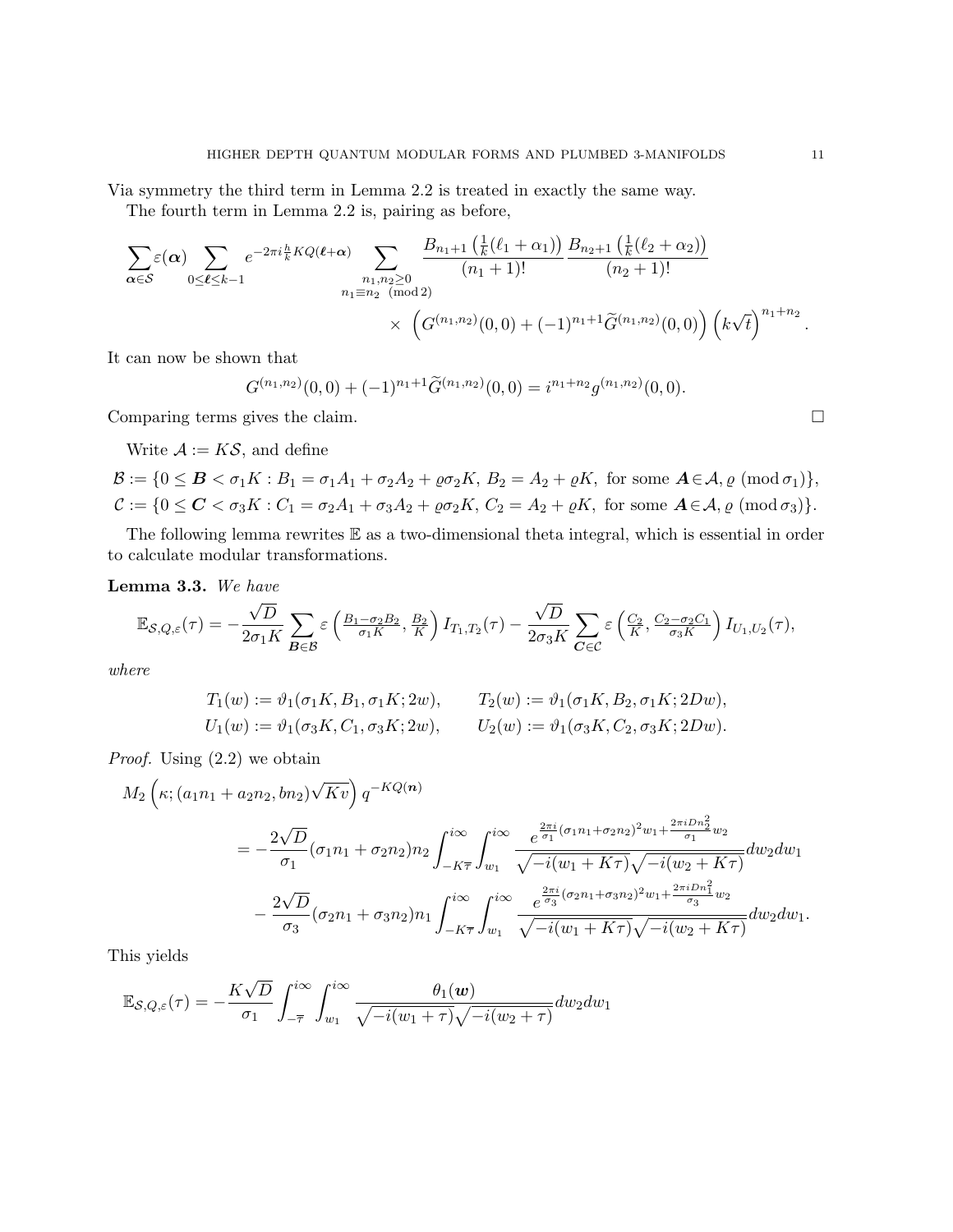−

$$
\frac{K\sqrt{D}}{\sigma_3}\int_{-\overline{\tau}}^{i\infty}\int_{w_1}^{i\infty}\frac{\theta_2(w)}{\sqrt{-i(w_1+\tau)}\sqrt{-i(w_2+\tau)}}dw_2dw_1,
$$

where

$$
\theta_1(\boldsymbol{w}) := \sum_{\boldsymbol{\alpha} \in \mathcal{S}} \varepsilon(\boldsymbol{\alpha}) \sum_{\boldsymbol{n} \in \mathbb{Z}^2 + \boldsymbol{\alpha}} (\sigma_1 n_1 + \sigma_2 n_2) n_2 e^{\frac{2\pi i K}{\sigma_1} (\sigma_1 n_1 + \sigma_2 n_2)^2 w_1 + \frac{2\pi i D K}{\sigma_1} n_2^2 w_2},
$$

$$
\theta_2(\boldsymbol{w}) := \sum_{\boldsymbol{\alpha} \in \mathcal{S}} \varepsilon(\boldsymbol{\alpha}) \sum_{\boldsymbol{n} \in \mathbb{Z}^2 + \boldsymbol{\alpha}} (\sigma_2 n_1 + \sigma_3 n_2) n_1 e^{\frac{2\pi i K}{\sigma_3} (\sigma_2 n_1 + \sigma_3 n_2)^2 w_1 + \frac{2\pi i D K}{\sigma_3} n_1^2 w_2}.
$$

We now rewrite the  $\theta_j$  in terms of the Shimura theta functions. Letting  $n \mapsto \frac{n}{K}$ , we obtain

$$
\theta_1(\boldsymbol{w}) = \frac{1}{K^2} \sum_{\boldsymbol{A} \in \mathcal{A}} \varepsilon \left(\frac{\boldsymbol{A}}{K}\right) \sum_{\boldsymbol{n} \equiv \boldsymbol{A} \pmod{K}} (\sigma_1 n_1 + \sigma_2 n_2) n_2 e^{\frac{2\pi i}{\sigma_1 K} (\sigma_1 n_1 + \sigma_2 n_2)^2 w_1 + \frac{2\pi i D}{\sigma_1 K} n_2^2 w_2}.
$$

Set  $\nu_1 := \sigma_1 n_1 + \sigma_2 n_2$  and  $\nu_2 := n_2$ , so that  $n_1 = \frac{\nu_1 - \sigma_2 \nu_2}{\sigma_1}$  $\frac{-\sigma_2 \nu_2}{\sigma_1}$ . Plugging in the restrictions on  $n$  yields

$$
\nu_2 \equiv A_2 + \varrho K \pmod{\sigma_1 K} \quad \text{for } 0 \le \varrho \le \sigma_1 - 1,
$$
  

$$
\nu_1 = \sigma_1 n_1 + \sigma_2 n_2 \equiv \sigma_1 A_1 + \sigma_2 A_2 + \varrho \sigma_2 K \pmod{\sigma_1 K}.
$$

This shows that  $\nu \in \mathcal{B}$ . Furthermore, if  $\alpha \in \mathcal{A}$ , there exists a corresponding  $B \in \mathcal{B}$  such that

$$
\boldsymbol{\alpha} = \left(\frac{A_1}{K}, \frac{A_2}{K}\right) \equiv \left(\frac{B_1 - \sigma_2 B_2}{\sigma_1 K}, \frac{B_2}{K}\right) \pmod{1}.
$$

Overall, we therefore have

$$
\theta_1(\boldsymbol{w}) = \frac{1}{K^2} \sum_{\boldsymbol{B} \in \mathcal{B}} \varepsilon \left( \frac{B_1 - \sigma_2 B_2}{\sigma_1 K}, \frac{B_2}{K} \right)_{\nu_1 \equiv B_1 \pmod{\sigma_1 K}} \sum_{\nu_2 \equiv B_2 \pmod{\sigma_1 K}} \frac{2 \pi i \nu_1^2 w_1}{\nu_2 \equiv B_2 \pmod{\sigma_1 K}} \sum_{\nu_2 \equiv B_2 \pmod{\sigma_1 K}} \frac{2 \pi i D \nu_2^2 w_2}{\nu_1 \varepsilon} \n= \frac{1}{K^2} \sum_{\boldsymbol{B} \in \mathcal{B}} \varepsilon \left( \frac{B_1 - \sigma_2 B_2}{\sigma_1 K}, \frac{B_2}{K} \right) \vartheta_1 (\sigma_1 K, B_1, \sigma_1 K; 2w_1) \vartheta_1 (\sigma_1 K, B_2, \sigma_1 K; 2Dw_2).
$$

In the same way, by setting  $\nu_1 := \sigma_2 n_1 + \sigma_3 n_2$  and  $\nu_2 := n_1$ , we can show that

$$
\theta_2(\boldsymbol{w}) = \frac{1}{K^2} \sum_{\boldsymbol{C} \in \mathcal{C}} \varepsilon \left( \frac{C_2}{K}, \frac{C_2 - \sigma_2 C_1}{\sigma_3 K} \right) \vartheta_1(\sigma_3 K, C_1, \sigma_3 K; 2w_1) \vartheta_1(\sigma_3 K, C_2, \sigma_3 K; 2Dw_2).
$$

We are now ready to prove Theorem 3.1.

*Proof of Theorem 3.1.* Suppose that f is one of the theta functions from Lemma 3.3 and  $\gamma \in$  $\Gamma(8 \cdot \text{lcm}(\sigma_1, \sigma_3)KD)$ . Then the transformation (2.4) implies (after a short calculation) that  $f|_{\frac{3}{2}}\gamma = f$ . The theorem statement now follows from Lemmas 3.2 and 3.3, and Theorem 2.6.  $\Box$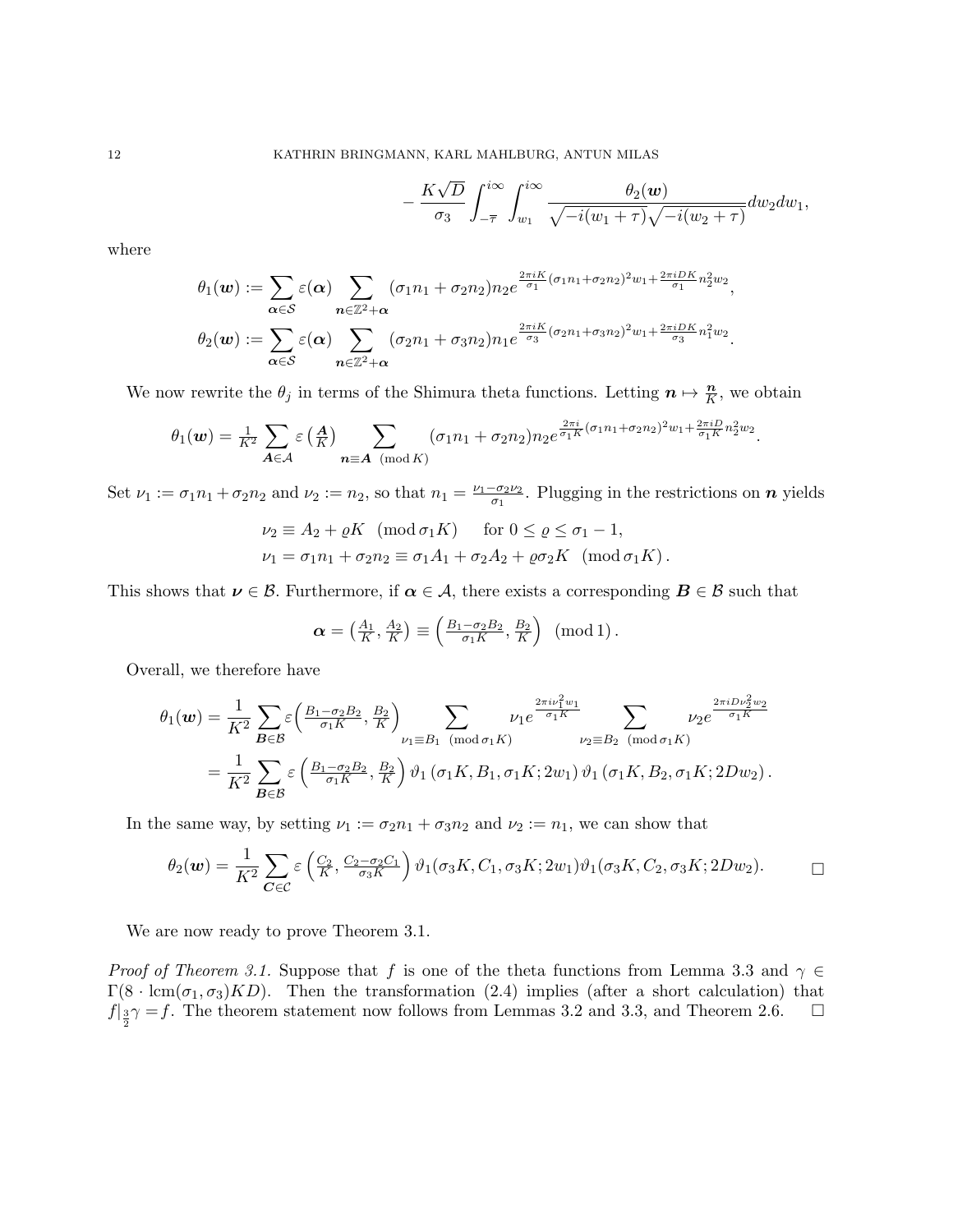#### 4. A family with quantum set Q and unimodular matrices

In this section we construct a family of depth two quantum modular forms with quantum set Q. Let  $N_1, N_2 \in 2\mathbb{N}$  and write  $L := \gcd(N_1, N_2), N_1 := LR_1, N_2 := LR_2$ , so that  $\gcd(R_1, R_2) = 1$ . Set  $Q(n) = \sigma_1 n_1^2 + 2\sigma_2 n_1 n_2 + \sigma_3 n_2^2$ . We assume the factorizations  $\sigma_1 = R_1 \mu_1$ , with  $gcd(R_1, \mu_1) = 1$ , and  $\sigma_3 = R_2\mu_3$ , with  $gcd(\mu_3, R_2) = 1$ . Moreover we assume that  $2\sigma_2 = LR_1R_2 = lcm(N_1, N_2)$  and that  $gcd(\mu_1, \mu_3)$  consists of at most one odd prime factor, and always satisfies  $gcd(L, gcd(\mu_1, \mu_3))$  = 1. If  $4 \nmid L$ , then we also require that exactly one of  $R_1, R_2, \mu_3$  is even. Set, with  $r_1, r_2, s_1, s_2 \in \mathbb{N}$ satisfying  $gcd(r_j, N_j) = gcd(s_j, N_j) = 1, r_j^2 \equiv s_j^2 \pmod{2N_j}$ ,

$$
\mathcal{S}_{1} := \left\{ \left( \frac{r_{1}}{N_{1}}, \frac{r_{2}}{N_{2}} \right), \left( 1 - \frac{r_{1}}{N_{1}}, \frac{r_{2}}{N_{2}} \right), \left( \frac{r_{1}}{N_{1}}, 1 - \frac{r_{2}}{N_{2}} \right), \left( 1 - \frac{r_{1}}{N_{1}}, 1 - \frac{r_{2}}{N_{2}} \right), \right\}
$$
\n
$$
\left( \frac{s_{1}}{N_{1}}, \frac{s_{2}}{N_{2}} \right), \left( 1 - \frac{s_{1}}{N_{1}}, \frac{s_{2}}{N_{2}} \right), \left( \frac{s_{1}}{N_{1}}, 1 - \frac{s_{2}}{N_{2}} \right), \left( 1 - \frac{s_{1}}{N_{1}}, 1 - \frac{s_{2}}{N_{2}} \right) \right\},
$$
\n
$$
\mathcal{S}_{2} := \left\{ \left( \frac{r_{1}}{N_{1}}, \frac{s_{2}}{N_{2}} \right), \left( 1 - \frac{r_{1}}{N_{1}}, \frac{s_{2}}{N_{2}} \right), \left( \frac{r_{1}}{N_{1}}, 1 - \frac{s_{2}}{N_{2}} \right), \left( 1 - \frac{r_{1}}{N_{1}}, 1 - \frac{s_{2}}{N_{2}} \right), \left( 1 - \frac{r_{1}}{N_{1}}, 1 - \frac{s_{2}}{N_{2}} \right) \right\},
$$
\n
$$
\left( \frac{s_{1}}{N_{1}}, \frac{r_{2}}{N_{2}} \right), \left( 1 - \frac{s_{1}}{N_{1}}, \frac{r_{2}}{N_{2}} \right), \left( \frac{s_{1}}{N_{1}}, 1 - \frac{r_{2}}{N_{2}} \right), \left( 1 - \frac{s_{1}}{N_{1}}, 1 - \frac{r_{2}}{N_{2}} \right) \right\}.
$$
\n(4.1)

We define

$$
\mathcal{Z}_{Q,\boldsymbol{r},\boldsymbol{s}}(q) := \sum_{j\in\{1,2\}} (-1)^{j+1} \sum_{\boldsymbol{\alpha}\in\mathcal{S}_j} \sum_{\boldsymbol{n}\in\mathbb{N}_0^2} q^{LQ(\boldsymbol{n}+\boldsymbol{\alpha})} = F_{\mathcal{S},Q,\varepsilon}\left(\frac{\tau}{R_1R_2}\right),
$$

where  $S := S_1 \cup S_2$  and  $\varepsilon(\alpha) := (-1)^{j+1}$  if  $\alpha \in S_j$ . We see in the proof of Theorem 4.1 that the assumptions imply that the asymptotic expansion of  $\mathcal{Z}_{Q,r,s}(q)$  consists of several leading terms with identical Gauss sums that always cancel, and thus the series converges for all Q.

**Theorem 4.1.** Under the assumption above, the function  $\mathcal{Z}_{Q,r,s}(q)$  is a quantum modular form of depth two, weight one, group  $\Gamma(8 \cdot \text{lcm}(\sigma_1, \sigma_2)LR_1R_2)$ , and quantum set Q.

Proof. Note that the conditions of Theorem 3.1 are satisfied. We are left to show that we have quantum set Q, which follows if we show that

$$
\sum_{j \in \{1,2\}} (-1)^{j+1} \sum_{\alpha \in \mathcal{S}_j} \sum_{\ell \pmod{k}} e^{2\pi i \frac{h}{k} LQ(\ell + \alpha)} = 0.
$$
 (4.2)

Write  $L = 2^{\Lambda}L_1, k = g k_1$ , where  $L_1, k_1$  are odd and where  $g := \gcd(k, L)$ . We claim that the sum on  $\ell$  vanishes unless  $gcd(LR_1R_2, k_1) = 1$  and  $g \in \{1, 2\}$ . For this we first consider the (one-dimensional) Gauss sum in  $\ell_1$ , which is  $(a_j := N_j \alpha_j )$ 

$$
\sum_{\ell_1 \pmod{k}} e^{2\pi i \frac{h}{k} \left( LR_1 \mu_1 \ell_1^2 + \left( 2\mu_1 a_1 + L^2 R_1 R_2 \ell_2 + LR_1 a_2 \right) \ell_1 \right)}.
$$
\n(4.3)

The linear term reduces to  $2\mu_1a_1 \pmod{R_1}$ , and  $\mu_1a_1$  is coprime to  $R_1$  by assumption. Thus by Proposition 2.3 the expression in (4.3) is zero if  $gcd(R_1, k_1) > 1$ . Similarly, the linear term reduces to  $2\mu_1a_1 \pmod{L}$ . The Gauss sum (4.3) vanishes if  $g > 1$  and  $g \nmid 2\mu_1$ . Now write an alternative Gauss sum by grouping the  $\ell_2$  terms in (4.2), obtaining an analogous version of (4.3).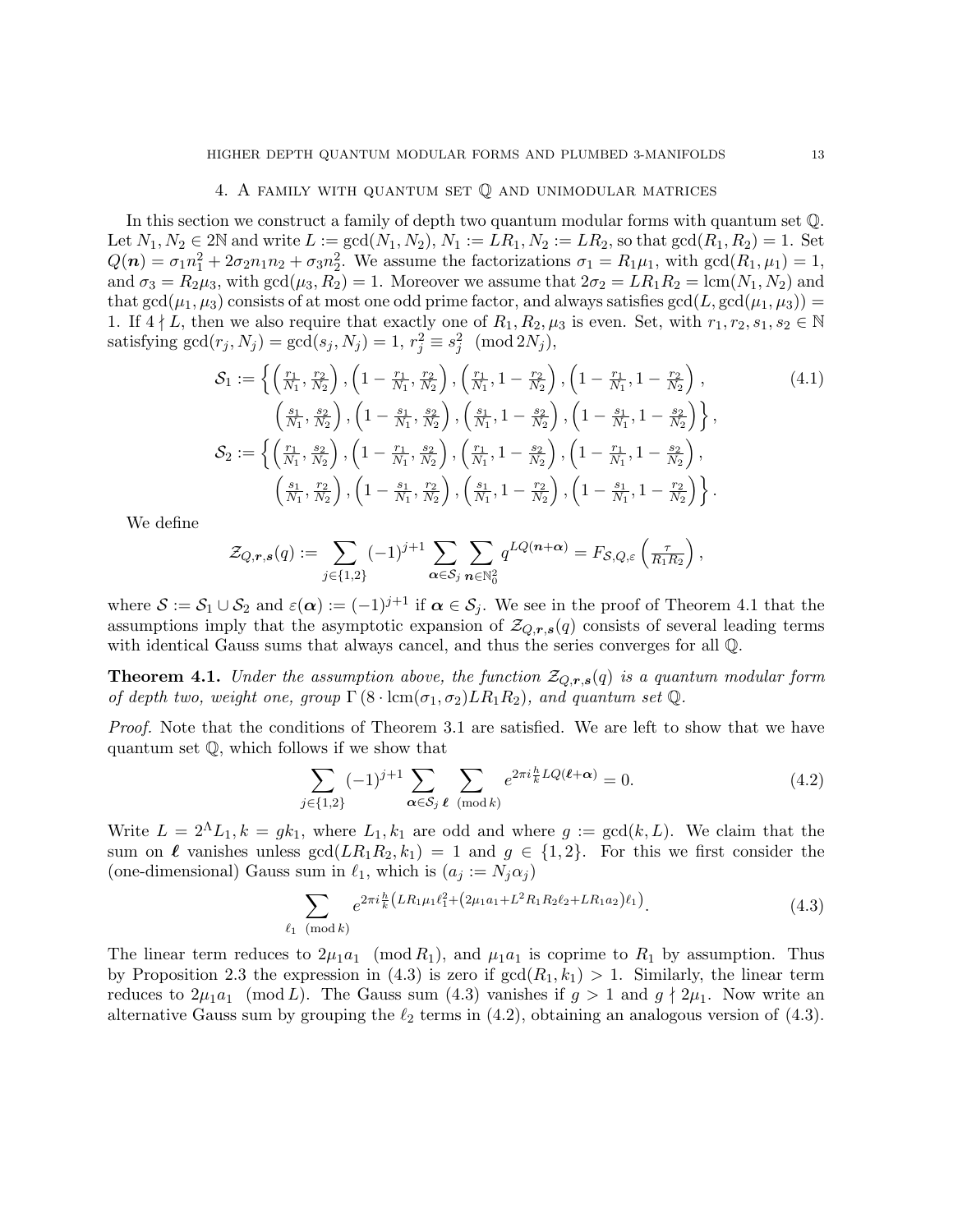As before, this immediately shows that (4.2) is zero if  $gcd(R_2, k_1) > 1$ , and also vanishes if  $g > 1$ and  $g \nmid 2\mu_3$ . If  $g > 1$ , then the only way the sum fails to vanish is if  $g \mid \gcd(2\mu_1, 2\mu_3)$ , which implies that  $g = 2$  by assumption. This shows that (4.2) vanishes if 4 | L.

Next, assuming  $g = 2, 4 \nmid L$ , and  $4 \mid k$ , we also show that (4.2) vanishes in this case. Recalling the corresponding assumptions on the  $R_j$  and  $\mu_j$ , one possibility is that  $2|R_1$  and  $2\nmid R_2\mu_1\mu_2$  (or the analogous condition with  $\ell_1$  and  $\ell_2$  swapped if necessary). Then 4 divides the factor in front of  $\ell_1^2$  in (4.3), and the linear term is congruent to 2 modulo 4 since  $a_1$  is odd. The sum therefore vanishes by Proposition 2.3. Otherwise the condition on  $R_j$  and  $\mu_j$  is that  $2 \nmid R_1R_2\mu_1, 2 \mid \mu_3$ , and we again consider the analog of  $(4.3)$  for the sum in  $\ell_2$ . Now 4 divides the coefficient in front of  $\ell_2^2$ , and the linear term is congruent to 2 (mod 4) so Proposition 2.3 again applies.

We next assume that  $gcd(LR_1R_2, k_1) = 1$ , and  $g \in \{1, 2\}$  and prove that the sum on  $\ell$  in (4.2) is the same for all choices of  $\alpha$ . We note that the multiplicative inverses  $\overline{N}_i \pmod{k_1}$  exist. Using  $(3.2)$ , we write

$$
\frac{h}{k}L\left(Q\left(\ell+\alpha\right)-Q\left(\ell+\left(\overline{N_1}a_1,\overline{N_2}a_2\right)\right)\right)
$$
\n
$$
=\frac{hL}{k}\left(Q(\alpha)-Q\left(\overline{N_1}a_1,\overline{N_2}a_2\right)+B\left(\ell,\alpha\right)-B\left(\ell,\left(\overline{N_1}a_1,\overline{N_2}a_2\right)\right)\right). (4.4)
$$

Since  $B(\ell, \alpha) - B(\ell, (\overline{N_1}a_1, \overline{N_2}a_2)) \equiv 0 \pmod{k_1}$  by construction, (4.4) implies that

$$
\frac{hL}{k_1}Q(\boldsymbol{\ell}+\boldsymbol{\alpha})\equiv\frac{hL}{k_1}\bigg(Q\left(\boldsymbol{\ell}+(\overline{N_1}a_1,\overline{N_2}a_2)\right)+Q(\boldsymbol{\alpha})-Q\left(\overline{N_1}a_1,\overline{N_2}a_2\right)\bigg)\pmod{1}.
$$

We now calculate

$$
\frac{hL}{k_1}\left(Q(\boldsymbol{\alpha})-Q\left(\overline{N_1}a_1,\overline{N_2}a_2\right)\right)=\frac{h}{kLR_1R_2}X,
$$

where  $X := R_2 \mu_1 a_1^2 + LR_1 R_2 a_1 a_2 + R_1 \mu_3 a_2^2 - N_1 N_2 Q(\overline{N_1} a_1, \overline{N_2} a_2).$ 

If  $p$  is an odd prime such that  $p^{\lambda}$  exactly divides  $LR_1R_2$ , then the assumptions on the parameters easily imply that

$$
X \equiv R_2 \mu_1 a_1^2 + R_1 \mu_3 a_2^2 \pmod{p^{\lambda}}
$$

is independent from  $\alpha$ .

Finally, suppose that  $2^{\lambda}$  exactly divides  $LR_1R_2$ . Then the final congruence is

$$
X \equiv R_2 \mu_1 a_1^2 + R_1 R_2 + R_1 \mu_3 a_2^2 \, \left( \text{mod } 2^{\lambda} g \right),
$$

which is independent from  $\alpha$  due to the assumption that  $r_j^2 \equiv s_j^2 \pmod{2^{\lambda+1}}$ .

Therefore the sum on  $\ell$  in (4.2) equals

$$
e^{2\pi i \frac{hX}{kLR_1R_2}} \sum_{\ell \pmod{k}} e^{2\pi i \frac{h}{k} LQ\left(\ell + (\overline{N_1}a_1, \overline{N_2}a_2)\right)} = e^{2\pi i \frac{hX}{LR_1R_2}} \sum_{\ell \pmod{k}} e^{2\pi i \frac{h}{k} LQ(\ell)}
$$

by shifting  $\ell$ ; this overall expression is now clearly independent from choice of  $\alpha$ .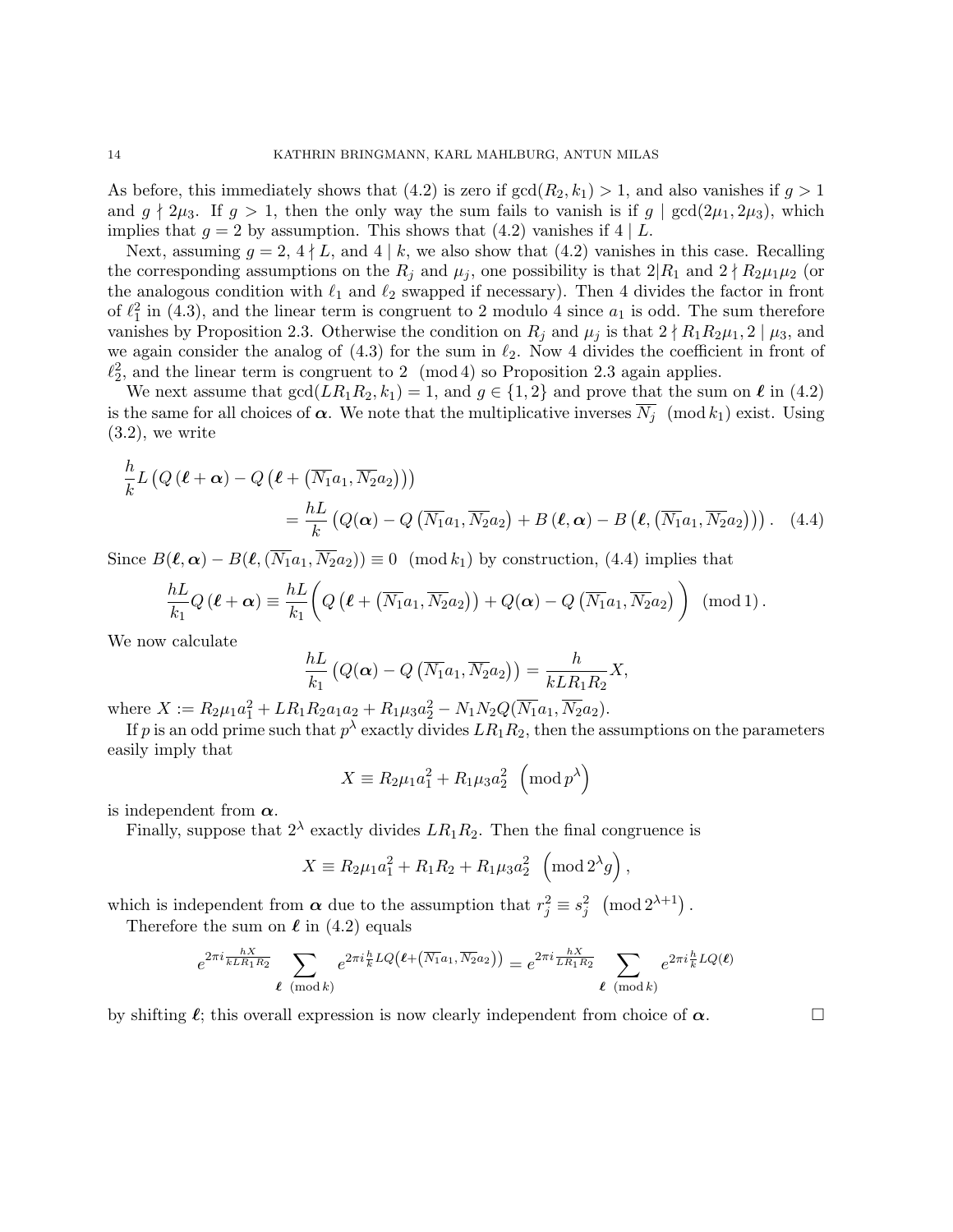## 5. Classification of positive unimodular H-matrices and the proofs of Theorem 1.2 and Theorem 1.3

## 5.1. Proof of Theorem 1.2. Let

$$
M = M(b_1, b_2, b_3, b_4, b_5, b_6) := \begin{pmatrix} b_1 & 0 & -1 & 0 & 0 & 0 \\ 0 & b_2 & -1 & 0 & 0 & 0 \\ -1 & -1 & b_3 & -1 & 0 & 0 \\ 0 & 0 & -1 & b_4 & -1 & -1 \\ 0 & 0 & 0 & -1 & b_5 & 0 \\ 0 & 0 & 0 & -1 & 0 & b_6 \end{pmatrix}.
$$
 (5.1)

In this section, we classify all positive, unimodular  $(PU)$  matrices M with the additional property that  $b_j \geq 2$   $(j \in \{1, 2, 5, 6\})$ . The determinant of M can be written as follows:

$$
D = D(b_1, b_2, b_3, b_4, b_5, b_6) := det(M)
$$
  
=  $b_1b_2b_3b_4b_5b_6 - b_1b_2b_3b_5 - b_1b_2b_3b_6 - b_1b_2b_5b_6 - b_1b_4b_5b_6 - b_2b_4b_5b_6 + (b_1 + b_2)(b_5 + b_6)$   
=  $b_1b_2b_5b_6\left(\left(b_3 - \frac{1}{b_1} - \frac{1}{b_2}\right)\left(b_4 - \frac{1}{b_5} - \frac{1}{b_6}\right) - 1\right).$ 

The goal of this section is to show the following.

**Proposition 5.1.** If  $M(b_1, b_2, b_3, b_4, b_5, b_6)$  is a PU matrix with  $b_j \geq 2$  ( $j \in \{1, 2, 5, 6\}$ ), then (up to equivalence)

$$
b_1 \le 23, \ b_2 \le 133, \ 2 \le b_3 \le 7, \ b_4 = 1, \ b_5 \le 13, \ b_6 \le 97.
$$

In particular, there are finitely many PU matrices M.

This then enables us to prove Theorem 1.2.

Proof of Theorem 1.2. Proposition 5.1 together with a computer search quickly shows there are 312 PU matrices. Since the group of automorphisms of an H-graph is  $\mathbb{Z}_2 \times \mathbb{Z}_2 \times \mathbb{Z}_2$ , we have 39 equivalence classes of such matrices; these are listed in the appendix. This gives the claim.  $\square$ 

We now prove the main statement of this section, namely Proposition 5.1.

*Proof of Proposition 5.1.* It is clear that  $gcd(b_1, b_2) | D$ , thus  $b_1$  and  $b_2$  must be coprime and without loss of generality we may assume  $b_1 < b_2$  and  $b_5 < b_6$ . This further implies that  $b_1b_2, b_5b_6 \ge 6$ , and  $\frac{1}{b_1} + \frac{1}{b_2}$  $\frac{1}{b_2} \leq \frac{5}{6}$  $\frac{5}{6}$ . If  $b_3, b_4 \geq 2$  we therefore have

$$
D \ge b_1 b_2 b_5 b_6 \left(\frac{7}{6} \cdot \frac{7}{6} - 1\right) = \frac{13}{36} b_1 b_2 b_5 b_6 > 1,
$$

and thus M is not unimodular. Furthermore, the fact that  $1 - \frac{1}{b_1}$  $\frac{1}{b_1}-\frac{1}{b_2}$  $\frac{1}{b_2}$  < 1 immediately shows that if  $b_3 = b_4 = 1$ , then  $\det(M) < 0$ . Thus without loss of generality we assume that  $b_4 = 1$  and  $b_3 \neq 1$ . If  $b_3 \geq 8$ , then

$$
D > b_1 b_2 b_5 b_6 \left( (b_3 - 1) \frac{1}{6} - 1 \right) \ge b_1 b_2 b_5 b_6 \frac{1}{6} > 1.
$$

Thus we must have  $b_3 \leq 7$ .

Now suppose that  $b_5 \ge 14$ . Then, since  $b_6 > b_5$ ,

$$
D \ge b_1 b_2 b_5 b_6 \left(\frac{7}{6} \left(1 - \frac{1}{14} - \frac{1}{15}\right) - 1\right) = 2 \cdot 3 \cdot 14 \cdot 15 \frac{1}{180} > 1.
$$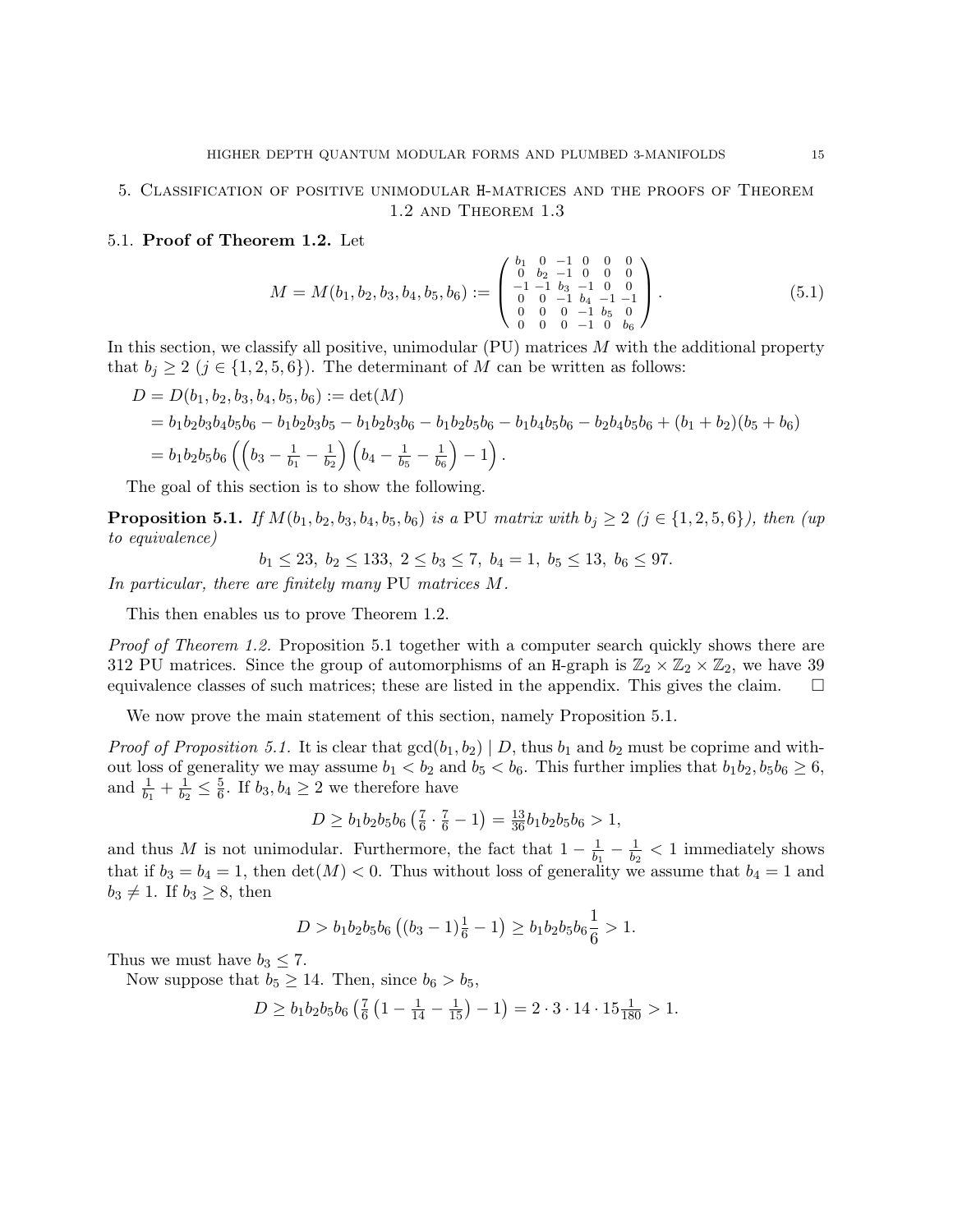Thus we must have  $b_5 \leq 13$ .

The remaining bounds require a case by case analysis based on the values of  $b_5$ . If  $b_5 = 2$ , then for  $b_2 = 2$ ,  $D \le 0$ , thus we must have  $b_3 \ge 3$ . If  $b_6 \ge 28$ , then

$$
D \ge 6 \cdot 2 \cdot 27 \left( \left( 3 - \frac{1}{2} - \frac{1}{3} \right) \left( 1 - \frac{1}{2} - \frac{1}{28} \right) - 1 \right) \ge 2.
$$

We therefore conclude that  $b_6 \leq 27$ . However, in order to have D positive we also need

$$
3\left(\frac{1}{2}-\frac{1}{b_6}\right) > 1,
$$

which implies that  $b_6 \geq 7$ .

We next determine the possible values of  $b_1$ . In order to have  $D = 1$ , it must be true that  $D > 0$ , thus

$$
b_3 - \frac{1}{b_1} - \frac{1}{b_2} > \left(\frac{1}{2} - \frac{1}{b_6}\right)^{-1}.\tag{5.2}
$$

Now suppose that  $3 \le b_3 \le 7$  and  $14 \le b_6 \le 27$  are fixed. Now suppose that  $b_1 \ge 11$ . Then

$$
D \ge 11 \cdot 12 \cdot 2 \cdot 7 \left( \left( 3 - \frac{1}{11} - \frac{1}{12} \right) \left( \frac{1}{2} - \frac{1}{7} \right) - 1 \right) = 17,
$$

so we must have  $b_1 \leq 10$ .

In this case a Maple calculation shows that the right-side is at most 5 (which occurs for  $b_3 = 3$ ) and  $b_6 = 7$ , and thus all  $b_1 > 10$  are not possible; in other words, we must have  $b_1 \leq 10$ . To complete this case, we now consider fixed  $2 \le b_1 \le 10, 3 \le b_3 \le 7$ , and  $3 \le b_6 \le 27$ . If there is a solution, then following  $(5.2)$ , it must be for the minimal value of  $b_2$  such that

$$
b_2 > -\left(\left(\frac{1}{2} - \frac{1}{b_6}\right)^{-1} - b_3 + \frac{1}{b_1}\right)^{-1}.
$$
\n(5.3)

A Maple search shows that the maximum value of the right-side is 30 (which occurs with  $b_1 =$  $6, b_3 = 3$  and  $b_6 = 7$ ,  $b_2 \le 31$ .

Next, let  $b_5 = 3$ . If  $b_3 \geq 4$ , then

$$
D \ge 6 \cdot 3 \cdot 4 \left( \left( 4 - \frac{1}{2} - \frac{1}{3} \right) \left( 1 - \frac{1}{3} - \frac{1}{4} \right) - 1 \right) = 23.
$$

Thus  $b_3 \leq 3$ , and we begin with  $b_3 = 3$ . Very similar calculations show, in turn, that  $b_6 \leq 5$ , and  $b_1 \leq 3$ . As in (5.3), checking

$$
b_2 > -\left( \left(\frac{2}{3} - \frac{1}{b_6}\right)^{-1} - b_3 + \frac{1}{b_1} \right)^{-1}
$$

in these ranges now gives a maximum right-side value of 10 (with  $b_1 = 2, b_3 = 3$ , and  $b_6 = 4$ ), then  $b_2 \leq 11$ .

For the case  $b_5 = 3$  and  $b_3 = 2$ , if  $b_6 \leq 6$ , then

$$
D = b_1 b_2 b_5 b_6 \left( \left( 2 - \frac{1}{b_1} - \frac{1}{b_2} \right) \left( 1 - \frac{1}{3} - \frac{1}{b_6} \right) - 1 \right) < b_1 b_2 b_5 b_6 \left( 2 \cdot \frac{1}{2} - 1 \right) = 0,
$$

and thus we must have  $b_6 \geq 7$ . However, in order for  $D > 0$ , it also must be true that

$$
2 - \frac{1}{b_1} - \frac{1}{b_2} > \left(\frac{2}{3} - \frac{1}{b_6}\right)^{-1} > \frac{3}{2}.
$$
\n
$$
(5.4)
$$

.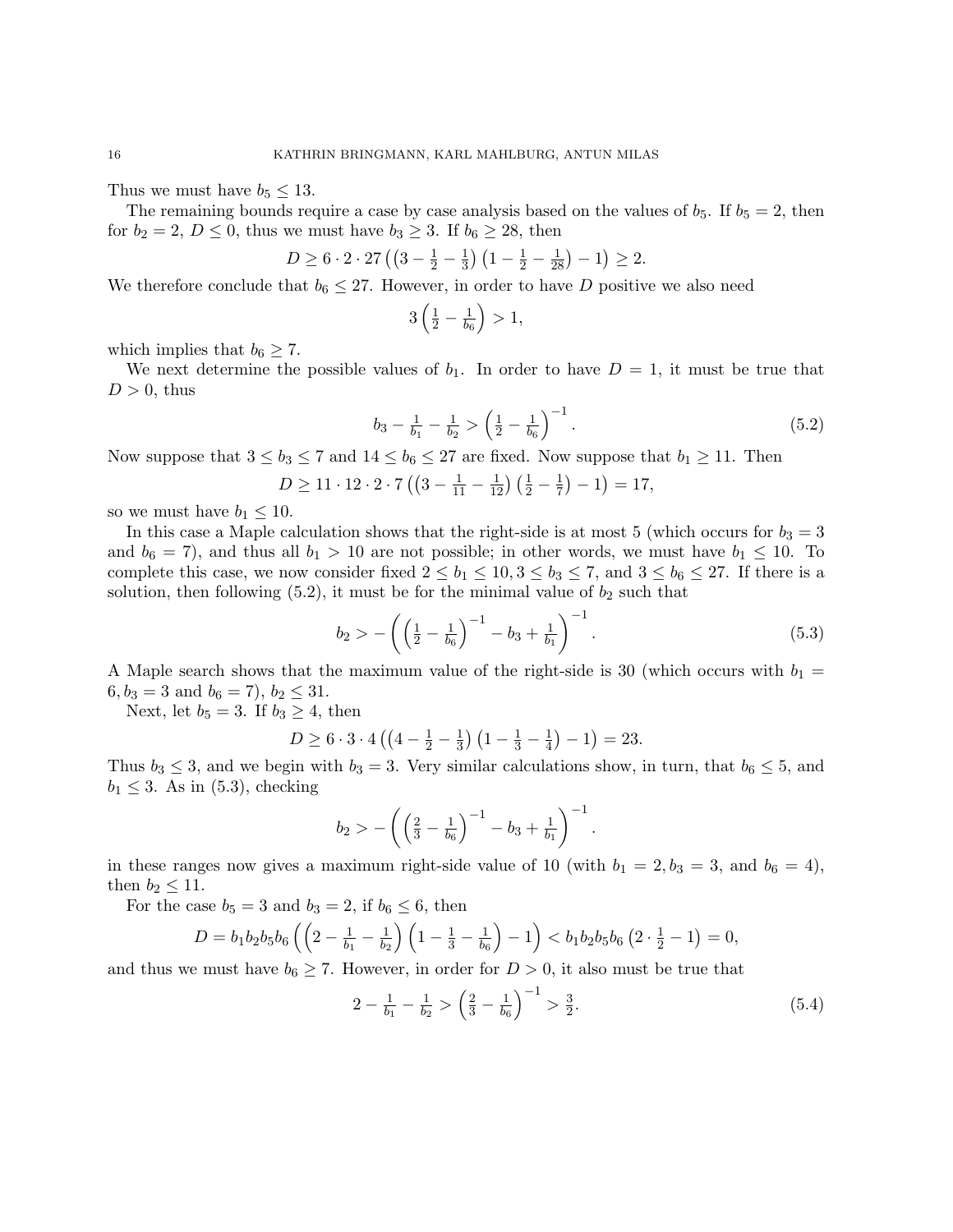The largest values of  $b_6$  occurs when the left side is as close to  $\frac{3}{2}$  as possible (while being larger, so  $b_1 \ge 3$ ), which occurs for  $b_1 = 3$  and  $b_2 = 7$  (and then  $2 - \frac{1}{3} - \frac{1}{7} = \frac{32}{21}$ ). Plugging in to (5.4), this implies that the first inequality holds for  $b_6 > 96$ , and again by monotonicity, this gives the bound  $b_6 \leq 97$ .

Furthermore, if  $b_1 \geq 24$ , then

$$
D \ge 24 \cdot 25 \cdot 3 \cdot 7 \left( \left( 2 - \frac{1}{24} - \frac{1}{25} \right) \left( 1 - \frac{1}{3} - \frac{1}{7} \right) - 1 \right) = 61,
$$

thus we must have  $b_1 \leq 23$ . Finally, checking

$$
b_2 > - \left(\left(\tfrac{2}{3} - \tfrac{1}{b_6}\right)^{-1} - 2 + \tfrac{1}{b_1}\right)^{-1}
$$

over the ranges  $3 \le b_1 \le 23$ , and  $7 \le b_6 \le 97$  shows that the right-side is at most 132 (which occurs at  $b_1 = 12$  and  $b_6 = 7$ , so  $b_2 \le 133$ .

For the remaining values  $4 \leq b_5 \leq 13$ , we proceed similarly. First, if  $b_3 \geq 3$ , then

$$
D \ge 2 \cdot 3 \cdot 4 \cdot 5 \left(\frac{13}{6} \left(1 - \frac{1}{4} - \frac{1}{5}\right) - 1\right) = 23,
$$

thus we must have  $b_3 = 2$ . Furthermore, if  $b_1 \geq 11$ , then

$$
D \ge 11 \cdot 12 \cdot 4 \cdot 5 \left( \left( 2 - \frac{1}{11} - \frac{1}{12} \right) \cdot \frac{11}{20} - 1 \right) = 11,
$$

thus  $b_1 \leq 10$ .

Now we bound  $b_6$  as in the previous case. For example, if  $b_5 = 4$ , then  $D > 0$  requires that

$$
2 - \frac{1}{b_1} - \frac{1}{b_2} > \left(\frac{3}{4} - \frac{1}{b_6}\right)^{-1} > \frac{4}{3}.
$$

This is only possible if  $\frac{1}{b_1} + \frac{1}{b_2}$  $\frac{1}{b_2} < \frac{2}{3}$  $\frac{2}{3}$ , and the largest value of  $b_6$  occurs when the sum is as close as possible to  $\frac{2}{3}$ . This occurs with  $b_1 = 2, b_2 = 7$ , which implies that  $b_6 \leq 77$ . Repeating the argument for  $b_5 \geq 5$  never gives a larger range for  $b_6$  (and  $b_5 \geq 8$  can be treated as a single case, since then the maximal case is always  $\frac{1}{2} + \frac{1}{3} < \frac{b_5 - 2}{b_5 - 1}$  $\frac{b_5 - 2}{b_5 - 1}$ ). Finally, plugging in  $b_1 \le 10, 4 \le b_5 \le 13$ , and  $b_6 \leq 77$  to

$$
b_2>-\left(\left(1-\tfrac{1}{b_5}-\tfrac{1}{b_6}\right)^{-1}-2+\tfrac{1}{b_1}\right)^{-1}
$$

gives the bound  $b_2 \leq 71$ .

5.2. Calculation of  $Z(q)$  and the proof of Theorem 1.3. Let M be as in (5.1), with inverse matrix  $M^{-1} = (\ell_{jk})_{1 \leq j,k \leq 6}$ . We need the central 2 × 2 sub-matrix of  $M^{-1}$ , which we write as

$$
A := \begin{pmatrix} \ell_{33} & \ell_{34} \\ \ell_{43} & \ell_{44} \end{pmatrix} = \begin{pmatrix} b_1b_2(b_4b_5b_6 - b_5 - b_6) & b_1b_2b_5b_6 \\ b_1b_2b_5b_6 & \frac{b_5b_6(b_1b_2b_5b_6 + 1)}{b_4b_5b_6 - b_5 - b_6} \end{pmatrix}
$$

In order to write  $Z(q)$  as a double series of the type found in Section 4, we use a linear algebra identity, which can be verified by a Maple computation.

.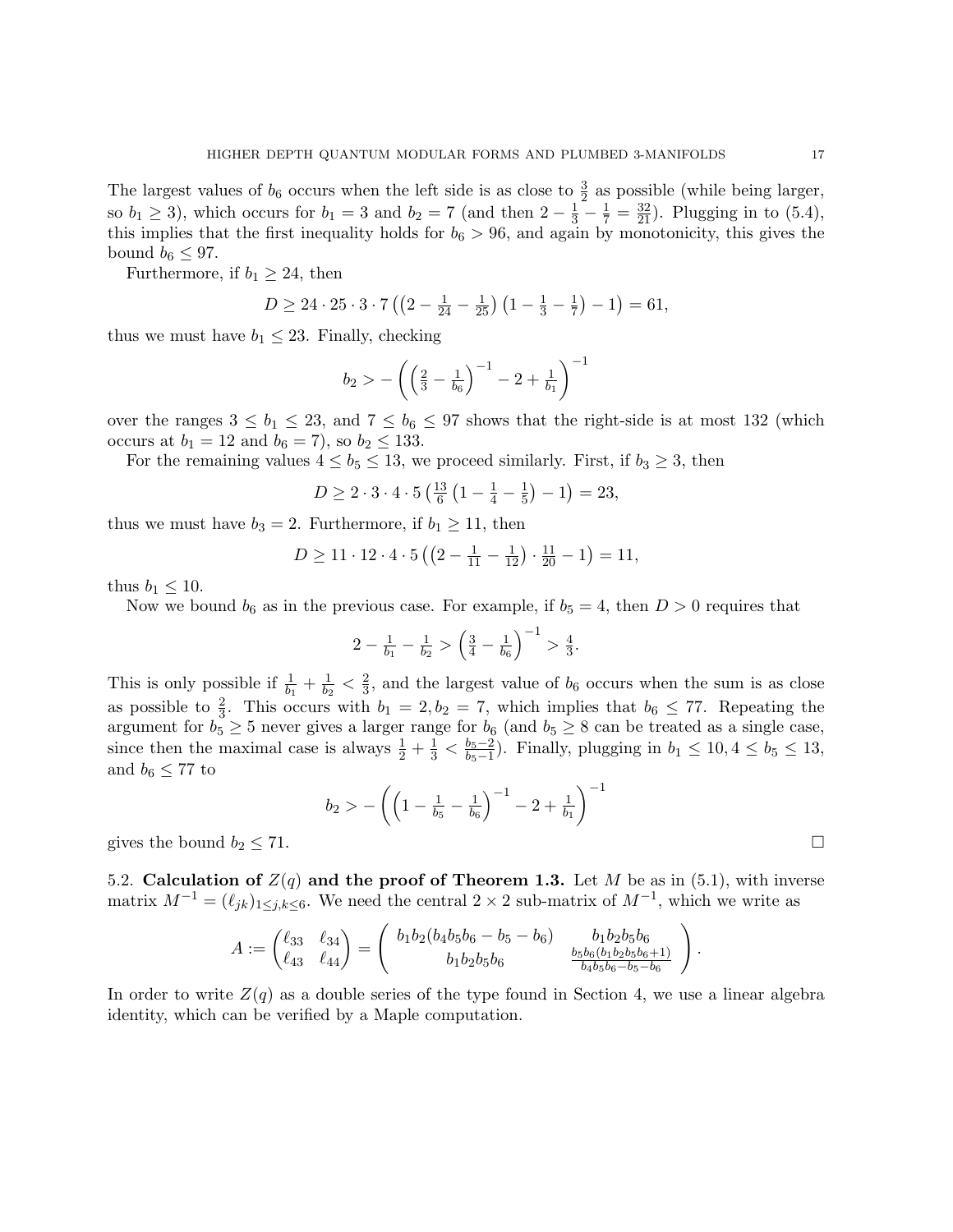**Lemma 5.2.** If  $\mathbf{r} = (\varepsilon_1, \varepsilon_2, 2n_1 + 1, 2n_2 + 1, \varepsilon_5, \varepsilon_6)^T$  with  $n_1, n_2 \in \mathbb{Z}$  and  $\varepsilon_j \in \{\pm 1\}$ , then

$$
\frac{1}{2}\boldsymbol{r}^T M^{-1}\boldsymbol{r} = \frac{1}{2} (2n_1 + 2\alpha_1, 2n_2 + 2\alpha_2) A \begin{pmatrix} 2n_1 + 2\alpha_1 \\ 2n_2 + 2\alpha_2 \end{pmatrix} + c,
$$

where

$$
\boldsymbol{\alpha} = \boldsymbol{\alpha}(\varepsilon) = \begin{pmatrix} \alpha_1 \\ \alpha_2 \end{pmatrix} := \frac{1}{2} \begin{pmatrix} 1 + \frac{\varepsilon_1}{b_1} + \frac{\varepsilon_2}{b_2} \\ 1 + \frac{\varepsilon_5}{b_5} + \frac{\varepsilon_6}{b_6} \end{pmatrix}, \qquad c := \frac{1}{2} \begin{pmatrix} \frac{1}{b_1} + \frac{1}{b_2} + \frac{1}{b_5} + \frac{1}{b_6} \end{pmatrix}.
$$

**Remark.** Importantly, note that c is independent of the  $\varepsilon_j$ 's.

We can now evaluate  $Z(q)$  for any positive unimodular M.

**Proposition 5.3.** With  $S := {\alpha(\varepsilon)}$ , we have

$$
Z(q) = \frac{q^{-9 + \frac{\text{tr}(M)}{2} + c}}{4} \sum_{\alpha \in S} (-1)^{j+1} \sum_{n \in \mathbb{Z}^2} \text{sgn}^*(n_1) \text{sgn}^*(n_2) q^{Q_1(n+\alpha)}, \tag{5.5}
$$

where  $Q_1(n) := \frac{1}{2}m^T M^{-1}m$ , with  $m := (0, 0, 2n_1, 2n_2, 0, 0)^T$ .

Proof. An application of formula (2.9) for the H-graph gives

$$
Z(q) := \frac{q^{-9+\frac{\text{tr}(M)}{2}}}{(2\pi i)^6} \text{PV} \int_{|w_j|=1} \frac{(w_1-w_1^{-1}) (w_2-w_2^{-1}) (w_5-w_5^{-1}) (w_6-w_6^{-1})}{(w_3-w_3^{-1}) (w_4-w_4^{-1})} \Theta_M(q; \mathbf{w}) \prod_{j=1}^6 \frac{dw_j}{w_j},
$$

where by  $(2.10)$  (because M is unimodular) we have

$$
\Theta_M(q; \mathbf{w}) = \sum_{\mathbf{m} \in \mathbb{Z}^6} q^{\frac{1}{2}\mathbf{m}^T M^{-1}\mathbf{m}} e^{2\pi i \mathbf{m}^T \mathbf{z}}.
$$

Applying (2.5) and (2.6) we find that

$$
Z(q) = \frac{q^{-9 + \frac{\text{tr}(M)}{2}}}{4} \sum_{\substack{\mathbf{r} = (\varepsilon_1, \varepsilon_2, 2n_1, 2n_2, \varepsilon_5, \varepsilon_6)^T \\ \varepsilon_j \in \{\pm 1\}, (n_1, n_2) \in \mathbb{Z}^2}} (\varepsilon_1 \varepsilon_2 \varepsilon_5 \varepsilon_6) \text{sgn}^*(n_1) \text{sgn}^*(n_2) q^{\frac{1}{2}\mathbf{r}^T M^{-1} \mathbf{r}}.
$$

Applying Lemma 5.2 completes the proof.

We are now ready to prove Theorem 1.3.

*Proof of Theorem 1.3.* By splitting the summation over  $\mathbb{Z}^2$  in (5.5) into summations over  $\mathbb{N}_0 \times \mathbb{N}_0$ ,  $(-\mathbb{N})\times(-\mathbb{N}), \mathbb{N}_0\times(-\mathbb{N}),$  and  $(-\mathbb{N})\times\mathbb{N}_0$ , a case-by-case computation for each unimodular matrix  $(5.1)$  gives

$$
\sum_{\alpha \in \mathcal{S}} (-1)^{j+1} \sum_{m \in \mathbb{Z}^2} \text{sgn}^*(m_1) \text{sgn}^*(m_2) q^{Q(m+\alpha)} = \mathcal{Z}_1(q) - \mathcal{Z}_2(q)
$$

where

$$
\mathcal{Z}_1(q) := \mathcal{Z}_{Q,r,s}(q) = \sum_{j \in \{1,2\}} (-1)^{j+1} \sum_{\alpha \in \mathcal{S}_j} \sum_{n \in \mathbb{N}_0^2} q^{LQ(n+\alpha)}
$$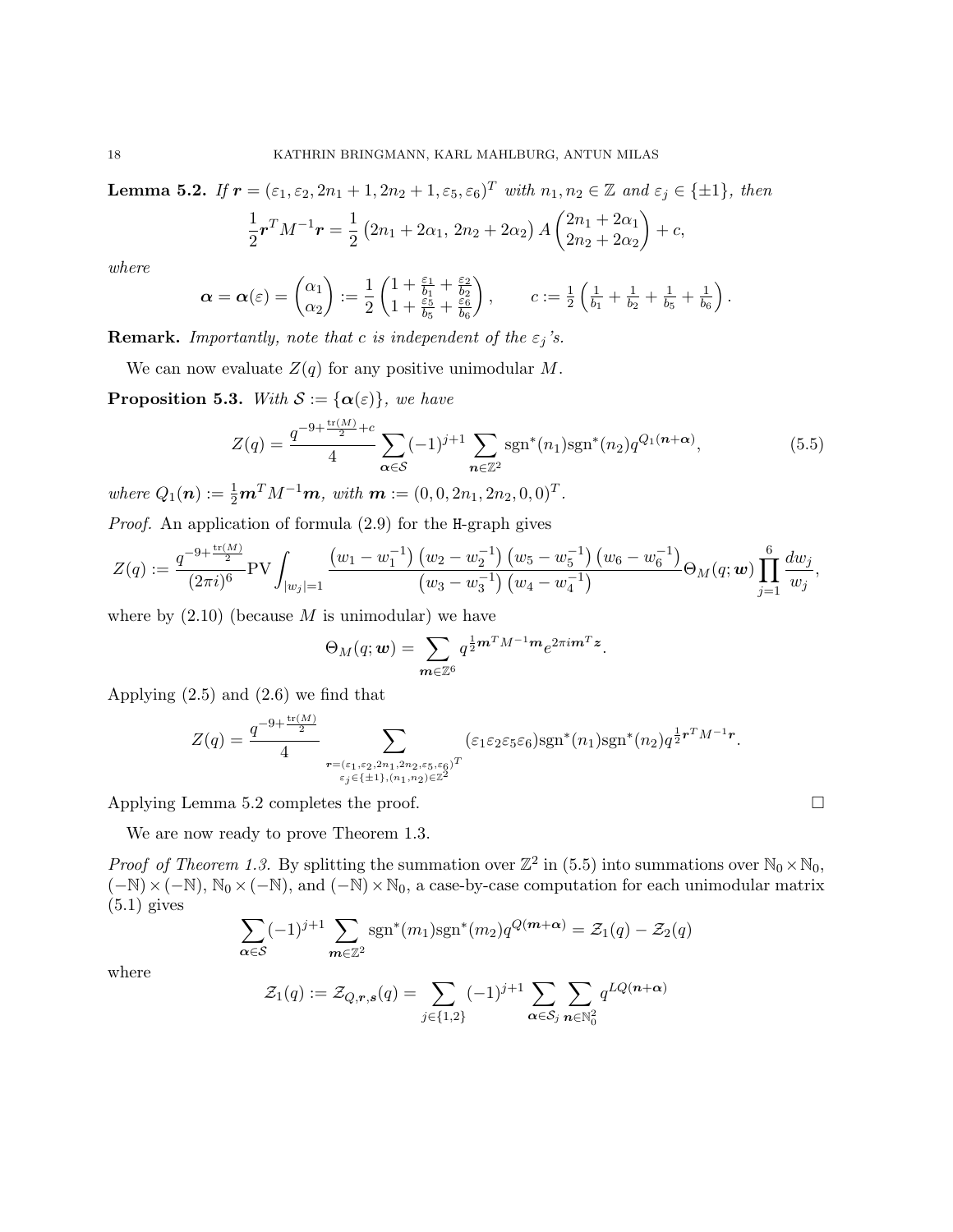$$
\mathcal{Z}_2(q) := \mathcal{Z}_{Q^*,r,s}(q) = \sum_{j \in \{1,2\}} (-1)^{j+1} \sum_{\alpha \in \mathcal{S}_j} \sum_{n \in \mathbb{N}_0^2} q^{LQ^*(n+\alpha)}
$$

and  $Q^*(n) := Q(-n_1, n_2)$ .

The quadratic form Q and constants  $N_1, N_2, r_1, r_2, s_1, s_2$  (recall,  $L = \text{gcd}(N_1, N_2)$ ) are given in the appendix. In Section 4, Theorem 4.1 establishes that  $\mathcal{Z}_1(q)$  is a quantum modular form of weight one and depth two on Q. The same result also applies to  $\mathcal{Z}_2(q)$ . Finally, we let  $c_M := 9 - \frac{1}{2}$  $\frac{1}{2}$ tr(*M*) – *c*, where *c* is also listed in the appendix.

#### Appendix: Data for positive unimodular matrices

Here we list all positive unimodular matrices of the form (5.1), and the corresponding parameters that appear in  $Z(q)$  (see (4.1) and Proposition 5.3). In each case one can directly check that the assumptions in Section 4 are satisfied.

The value of c and the quadratic form Q are given below, and the data for  $S_i$  are presented in condensed form.

1.  $M(2,3,7,1,2,3)$  $Q(n) = n_1^2 + 12n_1n_2 + 37n_2^2$ ,  $c = \frac{5}{6}$ ,  $N_1 = N_2 = 12$ ,  $r_1 = r_2 = 1$ ,  $s_1 = s_2 = 5$ . 2.  $M(2, 7, 4, 1, 5, 2)$  $Q(n) = 21n_1^2 + 140n_1n_2 + 235n_2^2$ ,  $c = \frac{47}{70}$ ,  $N_1 = 28$ ,  $N_2 = 20$ ,  $r_1 = 5$ ,  $s_1 = 9$ ,  $r_2 = 3$ ,  $s_2 = 7$ . 3.  $M(6, 31, 3, 1, 2, 7)$  $Q(n) = 465n_1^2 + 2604n_1n_2 + 3647n_2^2$ ,  $c = \frac{274}{651}$ ,  $N_1 = 372$ ,  $N_2 = 28$ ,  $r_1 = 149$ ,  $s_1 = 161$ ,  $r_2 = 5$ ,  $s_2 = 23$ . 4.  $M(7, 18, 3, 1, 2, 7)$  $Q(n) = 45n_1^2 + 252n_1n_2 + 353n_2^2$ ,  $c = \frac{53}{126}$ ,  $N_1 = 252$ ,  $N_2 = 28$ ,  $r_1 = 101$ ,  $s_1 = 115$ ,  $r_2 = 5$ ,  $s_2 = 9$ . 5.  $M(3, 11, 3, 1, 2, 9)$  $Q(n) = 77n_1^2 + 396n_1n_2 + 510n_2^2$ ,  $c = \frac{205}{396}$ ,  $N_1 = 66$ ,  $N_2 = 36$ ,  $r_1 = 19$ ,  $s_1 = 25$ ,  $r_2 = 7$ ,  $s_2 = 11$ . 6.  $M(2, 19, 3, 1, 2, 11)$  $Q(n) = 171n_1^2 + 836n_1n_2 + 1023n_2^2$ ,  $c = \frac{239}{418}$ ,  $N_1 = 76$ ,  $N_2 = 44$ ,  $r_1 = 17$ ,  $s_1 = 21$ ,  $r_2 = 9$ ,  $s_2 = 13$ . 7.  $M(2, 3, 3, 1, 2, 27)$  $Q(n) = 25n_1^2 + 108n_1n_2 + 117n_2^2$ ,  $c = \frac{37}{54}$ ,  $N_1 = 12$ ,  $N_2 = 108$ ,  $r_1 = 1$ ,  $s_1 = 5$ ,  $r_2 = 25$ ,  $s_2 = 29$ . 8.  $M(2, 3, 3, 1, 3, 5)$  $Q(n) = 14n_1^2 + 60n_1n_2 + 65n_2^2$ ,  $c = \frac{41}{60}$ ,  $N_1 = 12$ ,  $N_2 = 30$ ,  $r_1 = 1$ ,  $s_1 = 5$ ,  $r_2 = 7$ ,  $s_2 = 13$ . 9.  $M(2, 11, 3, 1, 3, 4)$  $Q(n) = 55n_1^2 + 264n_1n_2 + 318n_2^2$ ,  $c = \frac{155}{264}$ ,  $N_1 = 44$ ,  $N_2 = 24$ ,  $r_1 = 9$ ,  $s_1 = 13$ ,  $r_2 = 5$ ,  $s_2 = 11$ . 10.  $M(3, 4, 3, 1, 3, 4)$  $Q(n) = 5n_1^2 + 24n_1n_2 + 29n_2^2$ ,  $c = \frac{155}{264}$ ,  $N_1 = N_2 = 24$ ,  $r_1 = 5$ ,  $s_1 = 11$ ,  $r_2 = 5$ ,  $s_2 = 11$ .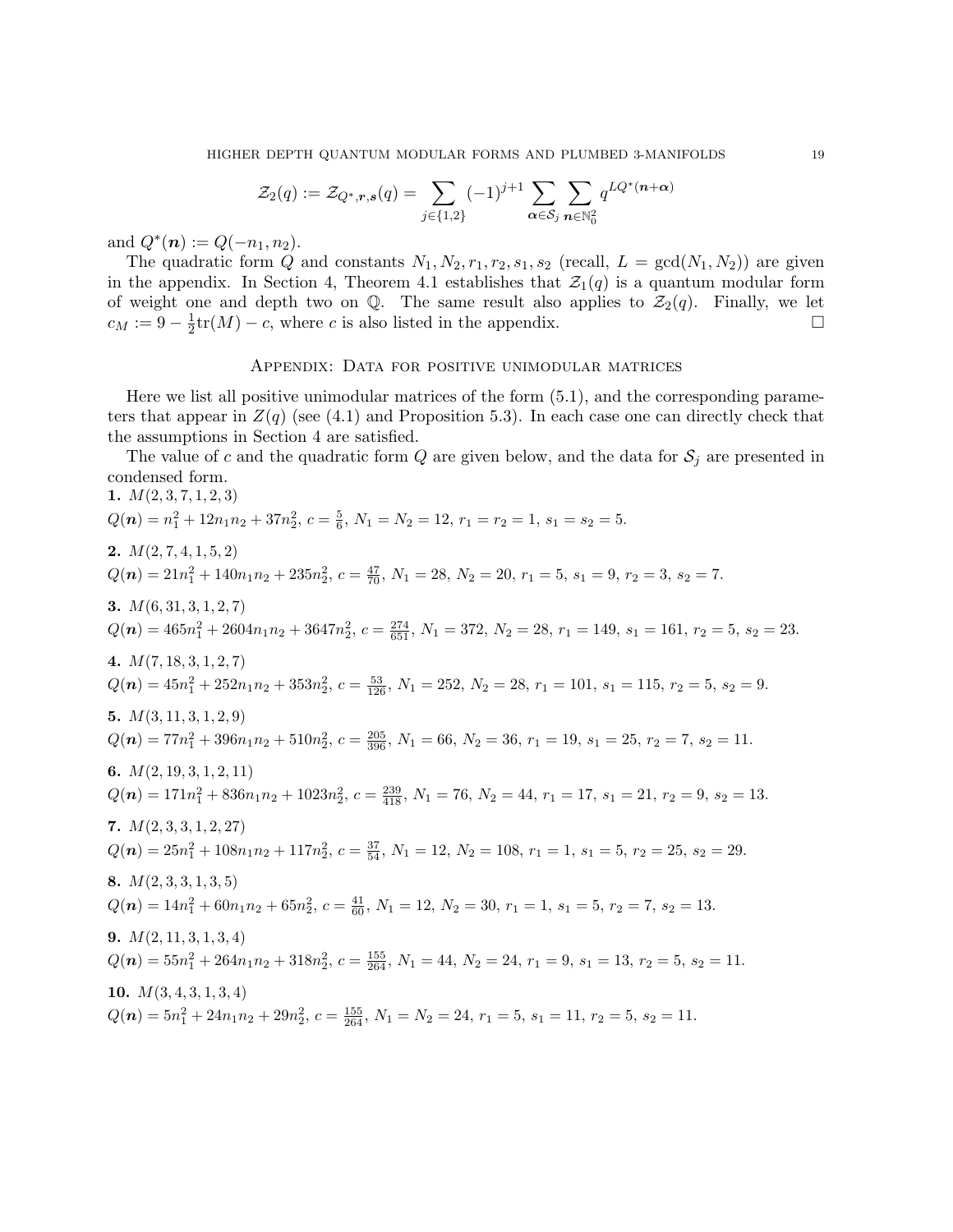11.  $M(3, 7, 2, 1, 3, 97)$  $Q(n) = 1337n_1^2 + 4074n_1n_2 + 3104n_2^2$ ,  $c = \frac{835}{2037}$ ,  $N_1 = 42$ ,  $N_2 = 582$ ,  $r_1 = 11$ ,  $s_1 = 17$ ,  $r_2 = 191$ ,  $s_2 = 197$ . 12.  $M(3, 8, 2, 1, 3, 56)$  $Q(n) = 109n_1^2 + 336n_1n_2 + 259n_2^2$ ,  $c = \frac{17}{42}$ ,  $N_1 = 48$ ,  $N_2 = 336$ ,  $r_1 = 13$ ,  $s_1 = 19$ ,  $r_2 = 109$ ,  $s_2 = 115$ . 13.  $M(3, 47, 2, 1, 3, 17)$  $Q(n) = 1457n_1^2 + 4794n_1n_2 + 3944n_2^2$ ,  $c = \frac{895}{2397}$ ,  $N_1 = 282$ ,  $N_2 = 102$ ,  $r_1 = 91$ ,  $s_1 = 97$ ,  $r_2 = 31$ ,  $s_2 = 37$ . 14.  $M(3, 88, 2, 1, 3, 16)$  $Q(n) = 319n_1^2 + 1056n_1n_2 + 874n_2^2$ ,  $c = \frac{391}{1056}$ ,  $N_1 = 528$ ,  $N_2 = 96$ ,  $r_1 = 173$ ,  $s_1 = 179$ ,  $r_2 = 29$ ,  $s_2 = 35$ .  $15.M(4, 5, 2, 1, 3, 47)$  $Q(n) = 1820n_1^2 + 5640n_1n_2 + 4371n_2^2$ ,  $c = \frac{2263}{5640}$ ,  $N_1 = 40$ ,  $N_2 = 282$ ,  $r_1 = 11$ ,  $s_1 = 19$ ,  $r_2 = 91$ ,  $s_2 = 97$ . 16.  $M(4, 77, 2, 1, 3, 11)$  $Q(n) = 532n_1^2 + 1848n_1n_2 + 1605n_2^2$ ,  $c = \frac{635}{1848}$ ,  $N_1 = 616$ ,  $N_2 = 66$ ,  $r_1 = 227$ ,  $s_1 = 235$ ,  $r_2 = 19$ ,  $s_2 = 25$ . 17.  $M(5, 16, 2, 1, 3, 11)$  $Q(n) = 1520n_1^2 + 5280n_1n_2 + 4587n_2^2$ ,  $c = \frac{1813}{5280}$ ,  $N_1 = 160$ ,  $N_2 = 66$ ,  $r_1 = 59$ ,  $s_1 = 69$ ,  $r_2 = 19$ ,  $s_2 = 25$ . 18.  $M(7, 92, 2, 1, 3, 8)$  $Q(n) = 2093n_1^2 + 7728n_1n_2 + 7134n_2^2$ ,  $c = \frac{2365}{7728}$ ,  $N_1 = 1288$ ,  $N_2 = 48$ ,  $r_1 = 545$ ,  $s_1 = 559$ ,  $r_2 = 13$ ,  $s_2 = 19$ . 19.  $M(8, 35, 2, 1, 3, 8)$  $Q(n) = 455n_1^2 + 1680n_1n_2 + 1551n_2^2$ ,  $c = \frac{257}{840}$ ,  $N_1 = 560$ ,  $N_2 = 48$ ,  $r_1 = 237$ ,  $s_1 = 253$ ,  $r_2 = 13$ ,  $s_2 = 19$ . **20.**  $M(11, 16, 2, 1, 3, 8)$  $Q(n) = 286n_1^2 + 1056n_1n_2 + 975n_2^2$ ,  $c = \frac{323}{1056}$ ,  $N_1 = 352$ ,  $N_2 = 48$ ,  $r_1 = 149$ ,  $s_1 = 171$ ,  $r_2 = 13$ ,  $s_2 = 19$ . **21.**  $M(12, 133, 2, 1, 3, 7)$  $Q(n) = 836n_1^2 + 3192n_1n_2 + 3047n_2^2$ ,  $c = \frac{905}{3192}$ ,  $N_1 = 3192$ ,  $N_2 = 42$ ,  $r_1 = 1451$ ,  $s_1 = 1475$ ,  $r_2 = 11$ ,  $s_2 = 17$ . 22.  $M(13, 72, 2, 1, 3, 7)$  $Q(n) = 3432n_1^2 + 13104n_1n_2 + 12509n_2^2$ ,  $c = \frac{3715}{13104}$ ,  $N_1 = 1872$ ,  $N_2 = 42$ ,  $r_1 = 851$ ,  $s_1 = 877$ ,  $r_2 = 11$ ,  $s_2 = 17$ . **23.**  $M(3, 4, 2, 1, 4, 23)$  $Q(n) = 195n_1^2 + 552n_1n_2 + 391n_2^2$ ,  $c = \frac{121}{276}$ ,  $N_1 = 24$ ,  $N_2 = 184$ ,  $r_1 = 5$ ,  $s_1 = 11$ ,  $r_2 = 65$ ,  $s_2 = 73$ . 24.  $M(3, 10, 2, 1, 4, 9)$  $Q(n) = 115n_1^2 + 360n_1n_2 + 282n_2^2$ ,  $c = \frac{143}{360}$ ,  $N_1 = 60$ ,  $N_2 = 72$ ,  $r_1 = 17$ ,  $s_1 = 23$ ,  $r_2 = 23$ ,  $s_2 = 31$ . **25.**  $M(3, 52, 2, 1, 4, 7)$  $Q(n) = 663n_1^2 + 2184n_1n_2 + 1799n_2^2$ ,  $c = \frac{407}{1092}$ ,  $N_1 = 312$ ,  $N_2 = 56$ ,  $r_1 = 101$ ,  $s_1 = 107$ ,  $r_2 = 17$ ,  $s_2 = 25$ . **26.**  $M(6, 67, 2, 1, 4, 5)$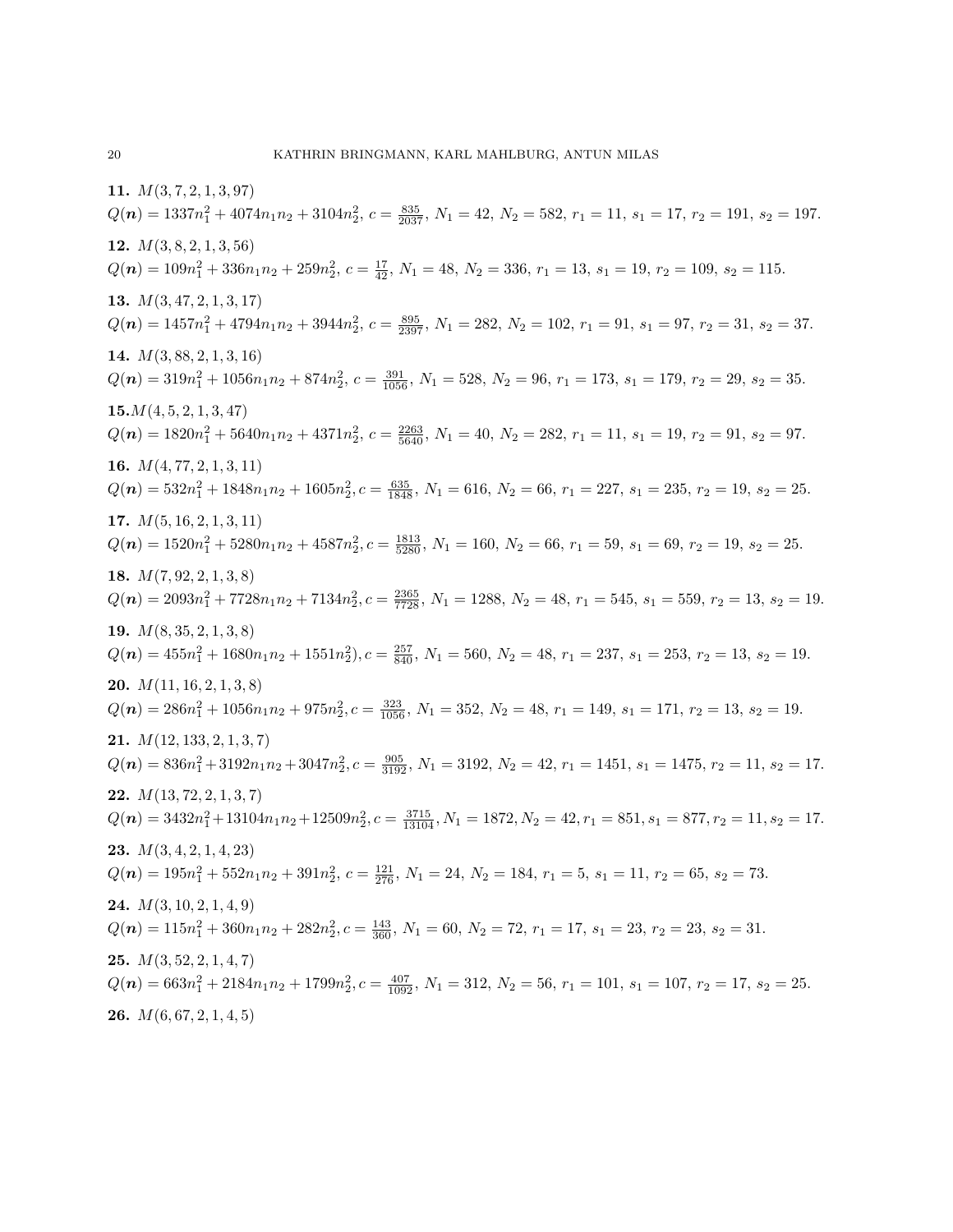$Q_1(n) = 2211n_1^2 + 8040n_1n_2 + 7310n_2^2$ ,  $c = \frac{2539}{8040}$ ,  $N_1 = 804$ ,  $N_2 = 40$ ,  $r_1 = 329$ ,  $s_1 = 341$ ,  $r_2 = 11$ ,  $s_2 = 19$ . 27.  $M(2, 7, 2, 1, 4, 77)$  $Q(n) = 227n_1^2 + 616n_1n_2 + 418n_2^2$ ,  $c = \frac{279}{616}$ ,  $N_1 = 28$ ,  $N_2 = 616$ ,  $r_1 = 5$ ,  $s_1 = 9$ ,  $r_2 = 227$ ,  $s_2 = 235$ . **28.**  $M(7, 26, 2, 1, 4, 5)$  $Q(n) = 1001n_1^2 + 3640n_1n_2 + 3310n_2^2$ ,  $c = \frac{1149}{3640}$ ,  $N_1 = 364$ ,  $N_2 = 40$ ,  $r_1 = 149$ ,  $s_1 = 163$ ,  $r_2 = 11$ ,  $s_2 = 19$ . **29.**  $M(2, 11, 2, 1, 4, 25)$  $Q(n) = 781n_1^2 + 2200n_1n_2 + 1550n_2^2$ ,  $c = \frac{969}{2200}$ ,  $N_1 = 44$ ,  $N_2 = 200$ ,  $r_1 = 9$ ,  $s_1 = 13$ ,  $r_2 = 71$ ,  $s_2 = 79$ . **30.**  $M(2, 19, 2, 1, 4, 17)$  $Q(n) = 893n_1^2 + 2584n_1n_2 + 1870n_2^2$ ,  $c = \frac{1113}{2584}$ ,  $N_1 = 76$ ,  $N_2 = 136$ ,  $r_1 = 17$ ,  $s_1 = 21$ ,  $r_2 = 47$ ,  $s_2 = 55$ . 31.  $M(2, 71, 2, 1, 4, 13)$  $Q(n) = 2485n_1^2 + 7384n_1n_2 + 5486n_2^2$ ,  $c = \frac{3105}{7384}$ ,  $N_1 = 284$ ,  $N_2 = 104$ ,  $r_1 = 69$ ,  $s_1 = 73$ ,  $r_2 = 35$ ,  $s_2 = 43$ . **32.**  $M(3, 7, 2, 1, 5, 7)$  $Q(n) = 69n_1^2 + 210n_1n_2 + 160n_2^2$ ,  $c = \frac{43}{105}$ ,  $N_1 = 42$ ,  $N_2 = 70$ ,  $r_1 = 11$ ,  $s_1 = 17$ ,  $r_2 = 23$ ,  $s_2 = 33$ . 33.  $M(2, 5, 2, 1, 5, 33)$  $Q(n) = 254n_1^2 + 660n_1n_2 + 429n_2^2$ ,  $c = \frac{307}{660}$ ,  $N_1 = 20$ ,  $N_2 = 330$ ,  $r_1 = 3$ ,  $s_1 = 7$ ,  $r_2 = 127$ ,  $s_2 = 137$ . **34.**  $M(2, 7, 2, 1, 5, 16)$  $Q(n) = 413n_1^2 + 1120n_1n_2 + 760n_2^2$ ,  $c = \frac{507}{1120}$ ,  $N_1 = 28$ ,  $N_2 = 160$ ,  $r_1 = 5$ ,  $s_1 = 9$ ,  $r_2 = 59$ ,  $s_2 = 69$ .  $35. M(2, 21, 2, 1, 5, 9)$  $Q(n) = 434n_1^2 + 1260n_1n_2 + 915n_2^2$ ,  $c = \frac{541}{1260}$ ,  $N_1 = 84$ ,  $N_2 = 90$ ,  $r_1 = 19$ ,  $s_1 = 23$ ,  $r_2 = 31$ ,  $s_2 = 41$ . 36.  $M(2, 55, 2, 1, 5, 8)$  $Q(n) = 297n_1^2 + 880n_1n_2 + 652n_2^2$ ,  $c = \frac{371}{880}$ ,  $N_1 = 220$ ,  $N_2 = 80$ ,  $r_1 = 53$ ,  $s_1 = 57$ ,  $r_2 = 27$ ,  $s_2 = 37$ . 37.  $M(2, 3, 2, 1, 8, 57)$  $Q(n) = 391n_1^2 + 912n_1n_2 + 532n_2^2, c = \frac{445}{912}, N_1 = 12, N_2 = 912, r_1 = 1, s_1 = 5, r_2 = 391, s_2 = 407.$ 38.  $M(2, 3, 2, 1, 9, 32)$  $Q(n) = 247n_1^2 + 576n_1n_2 + 336n_2^2, c = \frac{281}{576}, N_1 = 12, N_2 = 576, r_1 = 1, s_1 = 5, r_2 = 247, s_2 = 265.$ **39.**  $M(2, 3, 2, 1, 12, 17)$  $Q(n) = 175n_1^2 + 408n_1n_2 + 238n_2^2, c = \frac{199}{408}, N_1 = 12, N_2 = 408, r_1 = 1, s_1 = 5, r_2 = 175, s_2 = 199.$ 

#### **REFERENCES**

[1] S. Alexandrov, S. Banerjee, J. Manschot, and B. Pioline, Indefinite theta series and generalized error functions, Selecta Math. (N.S.) 24 (2018), 3927–3972.